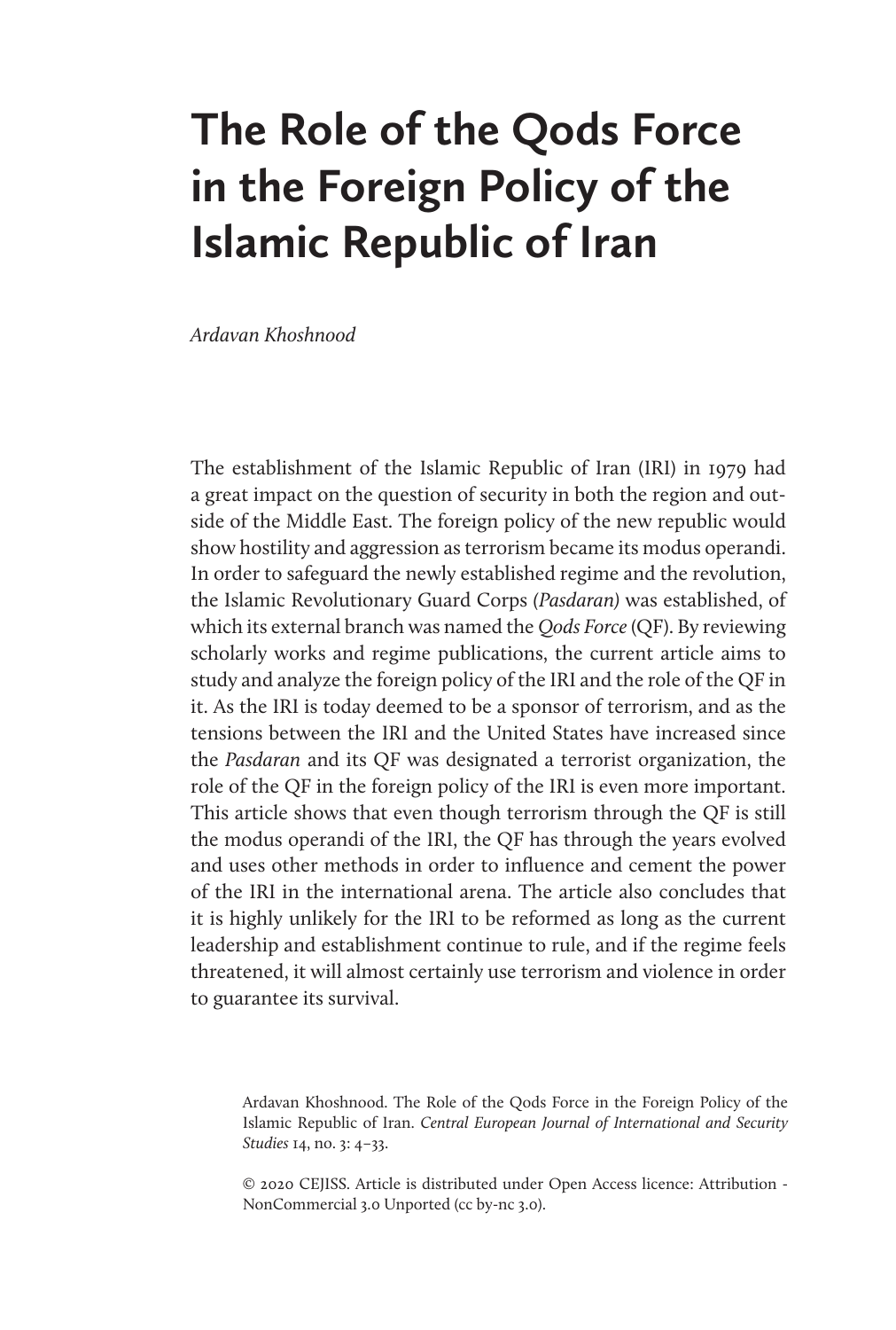*Keywords: Iran, terrorism, political violence, Qods Force, Islamic Revolutionary Guard Corps*

After the establishment of the Islamic Republic of Iran (IRI) in 1979, Islam became the de facto source of legitimacy for the newly born republic, affecting all parts of society.<sup>1</sup> The new regime's interpretation of Islam was allowed to guide their foreign policy, permitting measures such as threat and use of violence to bring forth their objectives.<sup>2</sup> Today, at the heart of Iran's foreign policy, lies the military organization Pasdaran<sup>3</sup> and its Qods<sup>4</sup> Force (QF) which is responsible for foreign operations.

*Ardavan Khoshnood*

In recent years, the *Pasdaran* and the QF have gained more influence and power in Iran and its foreign policy. The QF is therefore not unsurprisingly deemed to be a national security threat for many countries in the region<sup>5</sup>, Western Europe<sup>6</sup> as well as the American continent<sup>7</sup>. Because of this, the Trump administration in April 2019 designated the Pasdaran and thus the QF as a terrorist organization<sup>8</sup>, and on 3 January 2020, assassinated the commander of the QF, Qasem Soleimani.

As Iran continues to be an important player in the Middle East, at the same time aspiring for more influence in Western Europe (WE) and the American continent, in line with the foreign policy of the IRI, it is important to study and analyze the foreign policy of Iran and the role of the QF in it.

## **Pasdaran**

*Pasdaran* was *de facto* established in late April 19799 , and *de jure* recognized on 5 May 1979, after a decree issued by Ruhollah Khomeini<sup>10</sup>. The founding members of the *Pasdaran* already knew each other from secret Islamic military camps in Lebanon and Syria, which were set up in order to train opponents of the Shah.<sup>11</sup>

After the victory of the Islamic revolution in Iran, loyalists to Khomeini organized themselves in revolutionary committees to manage security in different cities of the country. It was a need of organizing these committees in which the idea of the *Pasdaran* was born. Khomeini, fearful of the military still being loyal to the Shah, saw also an opportunity in the *Pasdaran* to create a parallel military organization loyal to him which also could defend the revolution from domestic and foreign threats. His distrust of the regular army grew even stronger when members of the army and a great number of civilians still loyal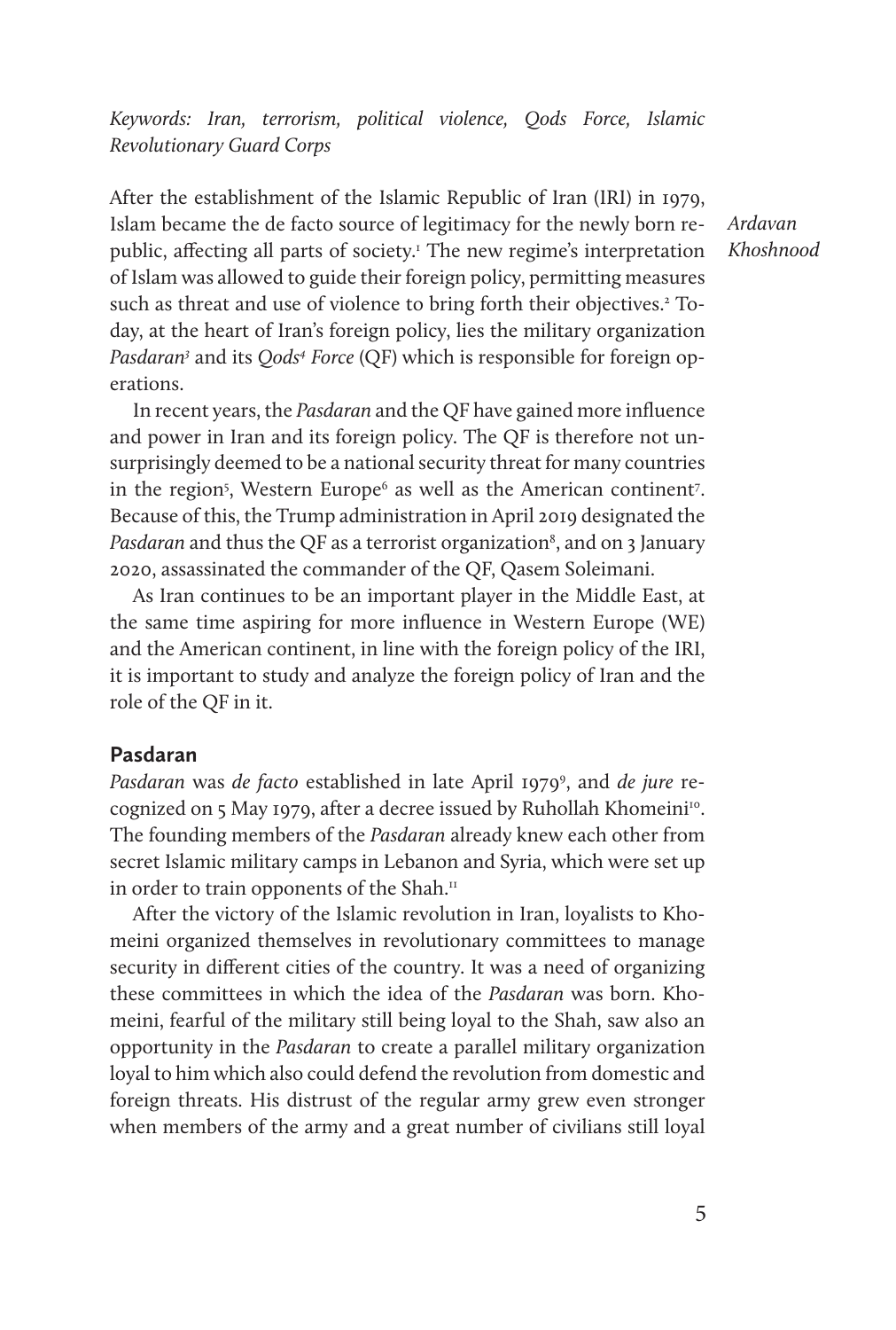to the Shah tried to kill Khomeini and overthrow<sup>12</sup> the Islamic republic in July 1980.13

Initially responsible for protecting the newly established IRI and the borders of the country, *Pasdaran* now became a counterbalance to the regular military. The *Pasdaran* has since then been held higher than the regular military. In a speech, the current supreme leader of the IRI, Ali Khamenei, stated that although other organs of the IRI eventually became revolutionary, the *Pasdaran* was created, established and built by the revolution itself.<sup>14</sup>

## *The aim of the Pasdaran*

The role of the *Pasdaran* is stated in the constitution of the IRI, article 150: 'The Islamic Revolutionary Guard Corps […] shall continue to exist in order to carry out its role as the protector of the revolution and its achievements'.15 The *Pasdaran* also has its own statute which confirms the above statements.16 The constitution of the IRI, article 110, point 6e, states that the supreme leader is the commander in chief of the *Pasdaran*. 17

*Pasdaran* is today one of the most powerful institutions of the IRI with its tentacles reaching all organs of the country, not least its economy.18 Besides owning several large banks19, the *Pasdaran* also owns and controls a large engineering industry called the *Khatam Al-Anbiya Construction Headquarters*20 with more than 25 000 staff, working with issues such as water, oil, gas and telecommunications. The *Pasdaran* likewise owns several media sources thus controlling a widespread propaganda machine.<sup>21</sup>

## *The construction and structure of the Pasdaran*

Although some of the members of the *Pasdaran*, including its leadership, knew each other from Islamist camps before the fall of the Shah, some of them connected and gained strong bonds during the Iran-Iraq war, which also gave them vital military experience. After its establishment, the *Pasdaran* was initially run by Ayatollah Hassan Lahouti Eshkevari<sup>22</sup>, with the help of Behzad Nabavi<sup>23</sup>, Ali Shamkhani<sup>24</sup> and Mohsen Rezaei.

The *Pasdaran* command since its creation can be divided into two parts: the early temporary command, which was established in direct connection to the creation of *Pasdaran*, and the permanent command, which was established after that the *Pasdaran* had fully struc-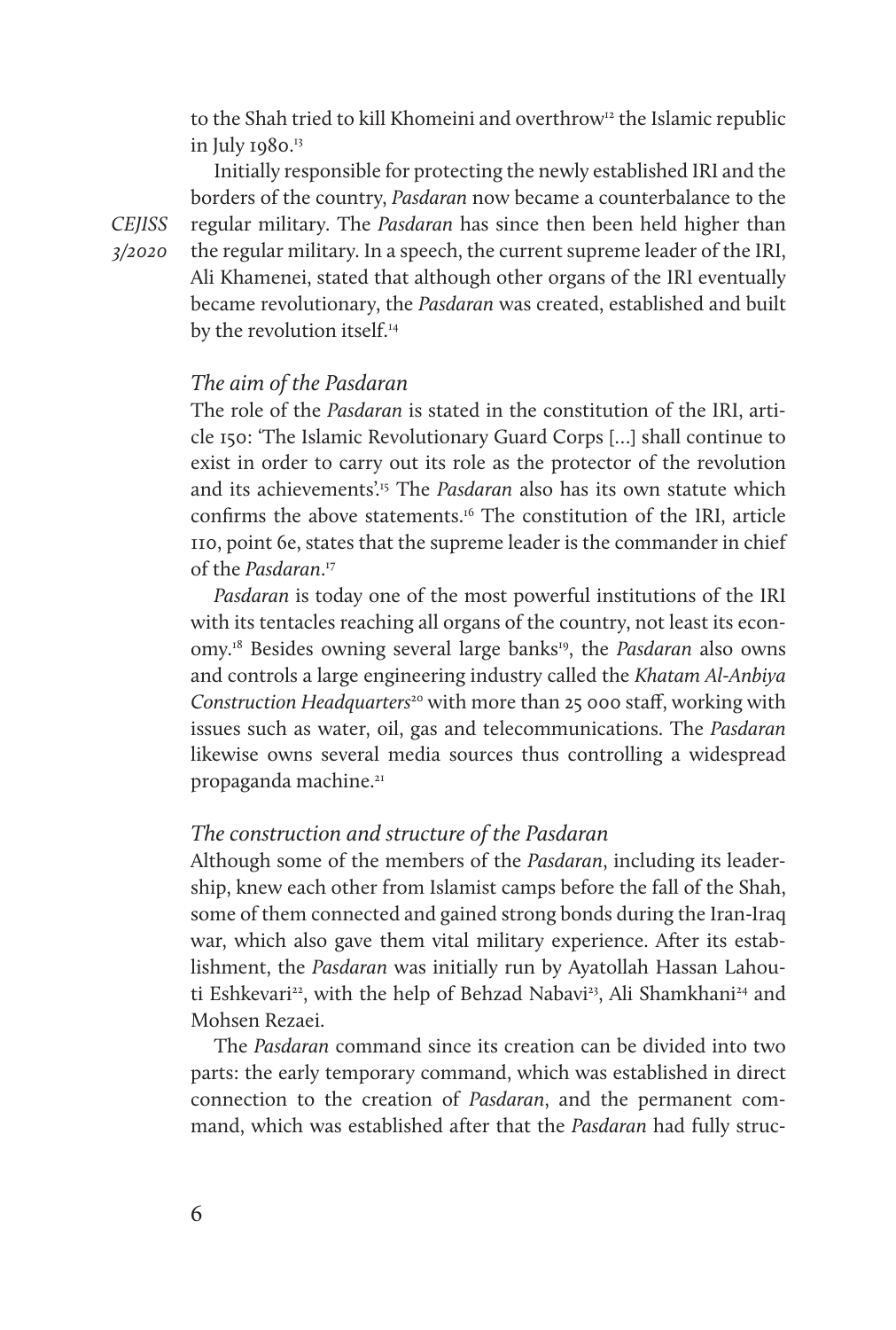tured and organized themselves. Starting with the first part, the first commander of the *Pasdaran* was Javad Mansouri 1979-80. After him, there was a short lap before the permanent command of the *Pasdaran* was implemented. Since then, the *Pasdaran* have had five commanders; Abbas Agha Zamani (1980), Morteza Rezaei (1980-81), Mohsen Rezaei (1981-97), Yahya Rahim Safavi (1997-07), Mohammad Ali Jafari (2007-19) and Hossein Salami who is the incumbent commander.

The emblem of the *Pasdaran* consists of a fist holding a rifle in front of a globe. Above the rifle is a verse of the Qur'an, *Al-Anfal 8:60*, which translated to English states: 'Prepare Against them What Force You Can'.

The structure and force of the *Pasdaran* remains unknown, but it is believed that the organization has more than 120 000 members with sections in at least all large cities of Iran.25 *Pasdaran* consists of several branches; *Pasdaran* Army forces, *Pasdaran* Navy forces, *Pasdaran* Aerospace forces, the QF, the *Basij*, the organization for intelligence, the counterintelligence organization as well as the security organization. The organizational chart of the *Pasdaran* and its leadership is presented in figure 1.

The navy of the regular military is responsible for the Gulf of Oman and beyond, while the *Pasdaran* navy forces has control over operations in the Persian Gulf. Both navies have, however, overlapping responsibilities in the vital *Strait of Hormuz*. As the air forces of the regular military controls the combat aircrafts of the IRI, the *Pasdaran* aerospace forces mostly focuses on the IRI's missile program. While the regular army secures and guards the borders of Iran, the *Pasdaran* ground forces mainly focus on questions of internal security and to organize paramilitary organizations and the *Basij* to combat unrest in the country.<sup>26</sup>

The *Basij*, officially in Farsi named *Sazeman-e Basij-e Mostazafin* (the Organization for Mobilization of the Oppressed) is a Khomeini-loyalist militia founded after the victory of the Islamic Revolution with voluntary members as young as 15 years old, who launched massive human-wave assaults against the Iraqis in the Iran-Iraq war.<sup>27</sup>

The organization for intelligence gathers both domestic and foreign intelligence. The counterintelligence organization is responsible for counterespionage and safeguarding the *Pasdaran* from infiltration. The security organization has no intelligence gathering responsibilities and works with security issues like close protection.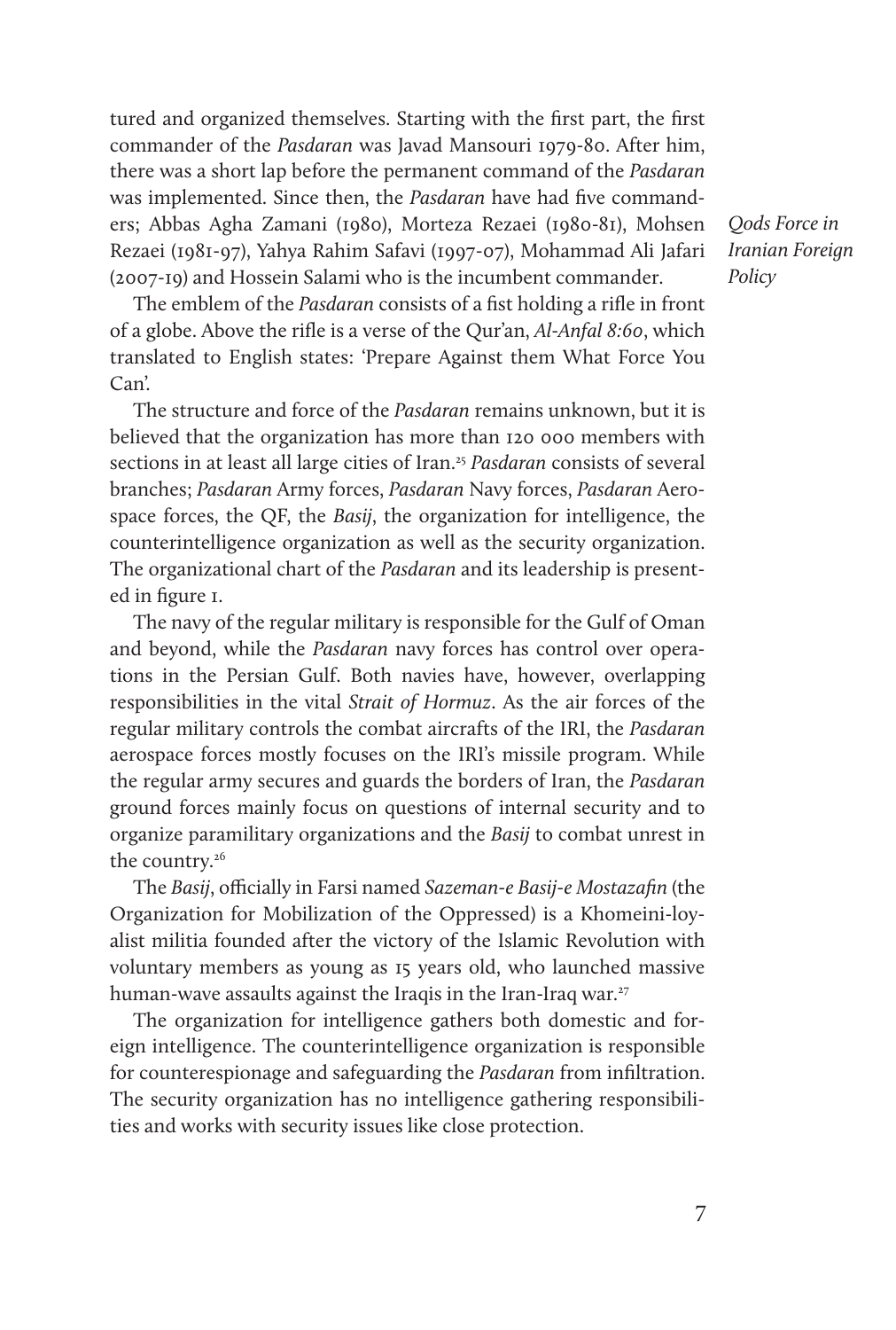## *The Qods Force of the Pasdaran*

The QF was established in 1990 as a development of the Office of Islamic Liberation Movements in the *Pasdaran*. The Office was established shortly after the Islamic revolution and was headed by the prominent cleric Hossein Ali Montazeri<sup>28</sup>. One of the main objectives of the Office was to coordinate Iran´s support for different Islamic organizations like the *Hezbollah*.

The first commander of the OF was Ahmad Vahidi<sup>29</sup>. However, the longest serving commander of the QF was Qasem Soleimani, who ascended as the head of the QF in 1998. On 3 January 2020, Soleimani was assassinated by US forces in Iraq and replaced by Esmail Gha´ani. The importance of the QF can be understood by the fact that the commander of the QF reports directly to the supreme leader, Ali Khamenei, bypassing the regular chain of command which other branches of the *Pasdaran* must follow, i.e. report to the commander of the *Pasdaran* who in turn report to the supreme leader.<sup>30</sup>

Since its establishment, the QF has been conducting covert operations outside of Iran like terrorism, espionage, sabotage and destabilization of countries deemed to be enemies of the IRL<sup>31</sup> The estimated strength of the QF is unknown and is by Iran experts and analysts put at between 5 000 and 15 000 operatives.<sup>32</sup>

## **Foreign policy of the Islamic Republic of Iran**

Although Iran has been wrapped in a domestic struggle for power between the moderates and the conservatives for many years, the use of terrorism in its foreign policy has been nurtured under presidents of both camps.33 While the IRI denies any role in terror attacks it is blamed for and especially the many assassinations it is accused of against Iranian opponents in exile, Wege argues that 'Tehran does little to conceal its role in these assassinations<sup>'34</sup> The reason for this may be that Iran does not see its actions as terrorism but rather as resistance.

Article 152 of the constitution states that 'the foreign policy of the Islamic Republic of Iran shall be based on the […] defence of the rights of all Muslims […]'.35 Although this statement is not further discussed in the different articles of the constitution, the preamble argues that the '[…] Constitution paves the way for the perpetuation of this Revolution in and outside the country […] it tries to prepare the ground for the creation of a single world Ommat<sup>[36]</sup> [...]'.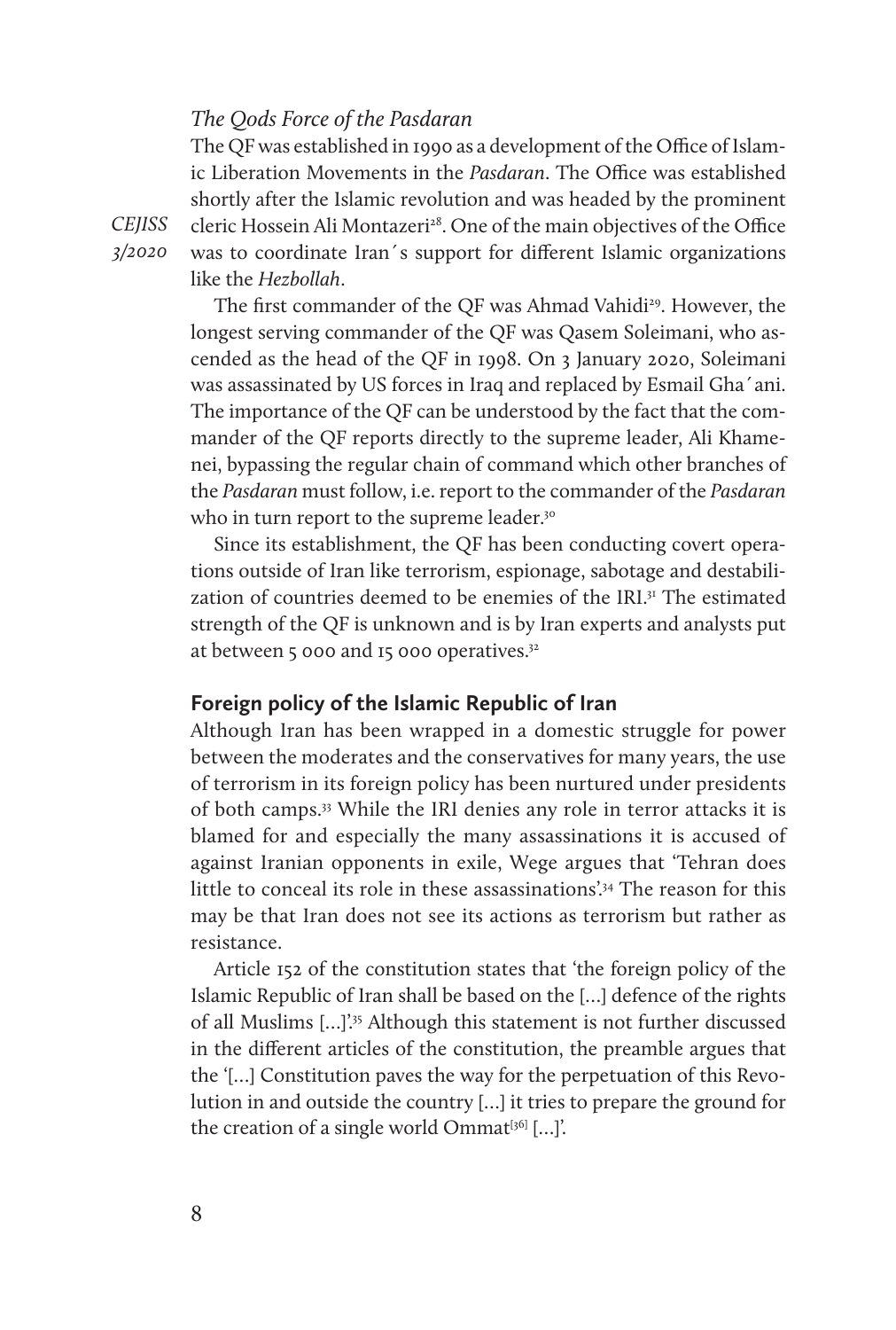It is the above declarations in conjunction with Khomeini's statements on the question of the revolution, which supports the IRI mission of exporting the Islamic revolution.<sup>37</sup> The current foreign minister of the IRI, Mohammad Javad Zarif, endorses the constitution arguing that 'Iran seeks to enhance its regional and global stature; to promote its ideals?<sup>38</sup> How much this is an expression for exporting the revolution is thus unclear.

*Ardavan Khoshnood*

# *Regional foreign policy of the Islamic Republic*

Although not Iran's creation, Iran had a decisive role in the emergence of the Lebanese *Hezbollah* which since the victory of the Islamic revolution has received significant financial and logistical resources as well as weapons from the *Pasdaran*. The *Hezbollah* is without doubt one of IRI`s most important achievements in its foreign policy. *Hezbollah* was not only a tool for the IRI to spread the Islamic revolution, but also a tool to use terrorism against enemy-states.<sup>39</sup> The former commander of the QF, Qasem Soleimani, has stated that Iran has been present in Lebanon in supporting the *Hezbollah*, and that he himself was in Lebanon during the 2006 war between Israel and *Hezbollah*. 40

One antagonist to Iran is Saudi Arabia which the IRI has tried to influence. Probably, at least to some degree, as a reaction to this, the Shia cleric Nimr Al-Nimr was executed by Saudi Arabia in January 2016, further infecting the tensions between the two states. It should, however, be noted that Al-Nimr did not have much sympathy for the IRI and vice versa as he was from the *Shirazi school* of the Shia faith descending from Ayatollah Mohammad Mahdi Shirazi<sup>41</sup>. As the political thought of the *Shirazi school* did not align well with the political system of the IRI, clerics of the Shirazi school did not fall out well with the leadership of the regime.42 However, Al-Nimr could be used by the IRI as propaganda against the Saudis. Another way the IRI tries to encounter Saudi Arabia, is through supporting the *Houthis* in Yemen in combating the Yemeni government which is highly supported by Saudi Arabia.43

A second country which the IRI has strained relations with is Bahrain. As the majority of the population in Bahrain are Shia Muslims, and Iran house Bahraini activists fighting the Al-Khalifa family ruling the country, Iran has often been accused of agitating the Shias against the Bahraini government. Although Iran denies any activities in supporting the Shias in Bahrain, Bahrain claims otherwise and has in reaction toward the actions of Iran, cracked down on the Shia community and revoked the citizenship of the Bahraini Shia cleric Isa Qassim.<sup>44</sup>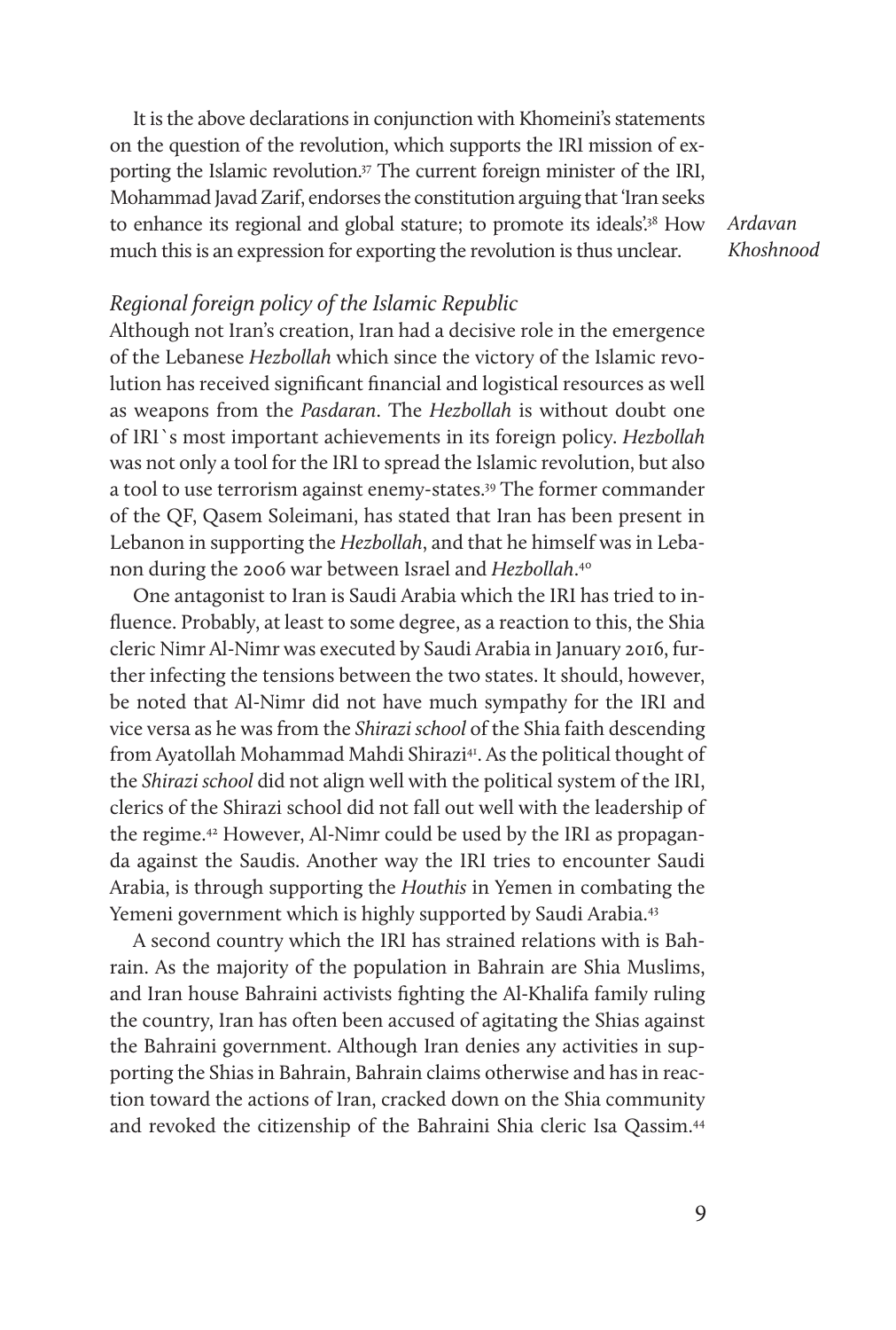The conflicts between IRI and Bahrain, however, date back to the victory of the Islamic revolution and the unsuccessful 1981 coup by the now defunct Islamic Front for the Liberation of Bahrain (IFLB). The IFLB was founded in the 1970s and had the overthrow of the Al-Khalifa regime as its main objective. In 1980 the IFLB declared loyalty to Ruhollah Khomeini, and in 1981 they tried to topple the Al-Khalifa regime. The IFBL was connected to the IRI and its members also received training by the *Pasdaran*. 45

Iran is furthermore highly active in Syria with the QF to fight the opposition to Assad. Also, the Lebanese *Hezbollah*, on orders from Iran, is active in Syria fighting for Assad.<sup>46</sup> Interestingly, Iranian officials and members of the QF, initially, repeatedly denied any involvement in Syria.47 Today, however, the IRI admits that they have a military presence in Syria via the QF48, as hundreds of Iranian members of the QF have been confirmed killed, among them the high profiled *Pasdaran* commander General Hossein Hamadani49.

Iran and the QF are also active in Afghanistan. After the invasion of Afghanistan, the IRI have gained more influence in the country – notably among its Shia population, which is highly supported by the QF in discussing influence and propaganda.<sup>50</sup> It is thus not only through supporting subversions which the IRI tries to export its revolution and ideology. Diplomacy and negotiations are increasingly becoming part of the modus operandi of the *Pasdaran* and the QF.

As long as Saddam Hussein was in power in Iraq, Iran tried to destabilize the government of Saddam through its support to the Shia population of Iraq which makes the majority of the population of the country. After the fall of Saddam at the hands of the Americans, Iran gained more strength and is probably the most influential country in Iraq today. The Shia community in Iraq is also more supported by Iran than ever before.<sup>51</sup> The QF continue to be active in Iraq in both supporting the Shia community as well as, according to the US, undermining Iraqi governments not acting on the wishes of Tehran.<sup>52</sup> Iran does not deny the fact that it has a military presence in Iraq via the QF, but claims they are only there to fight terrorism.53

# *Islamic Republic***'***s foreign policy in relation to Western Europe and America*

Even though the relation between the IRI and the US have been strained since the attack on the American embassy in Tehran by Khomeini loy-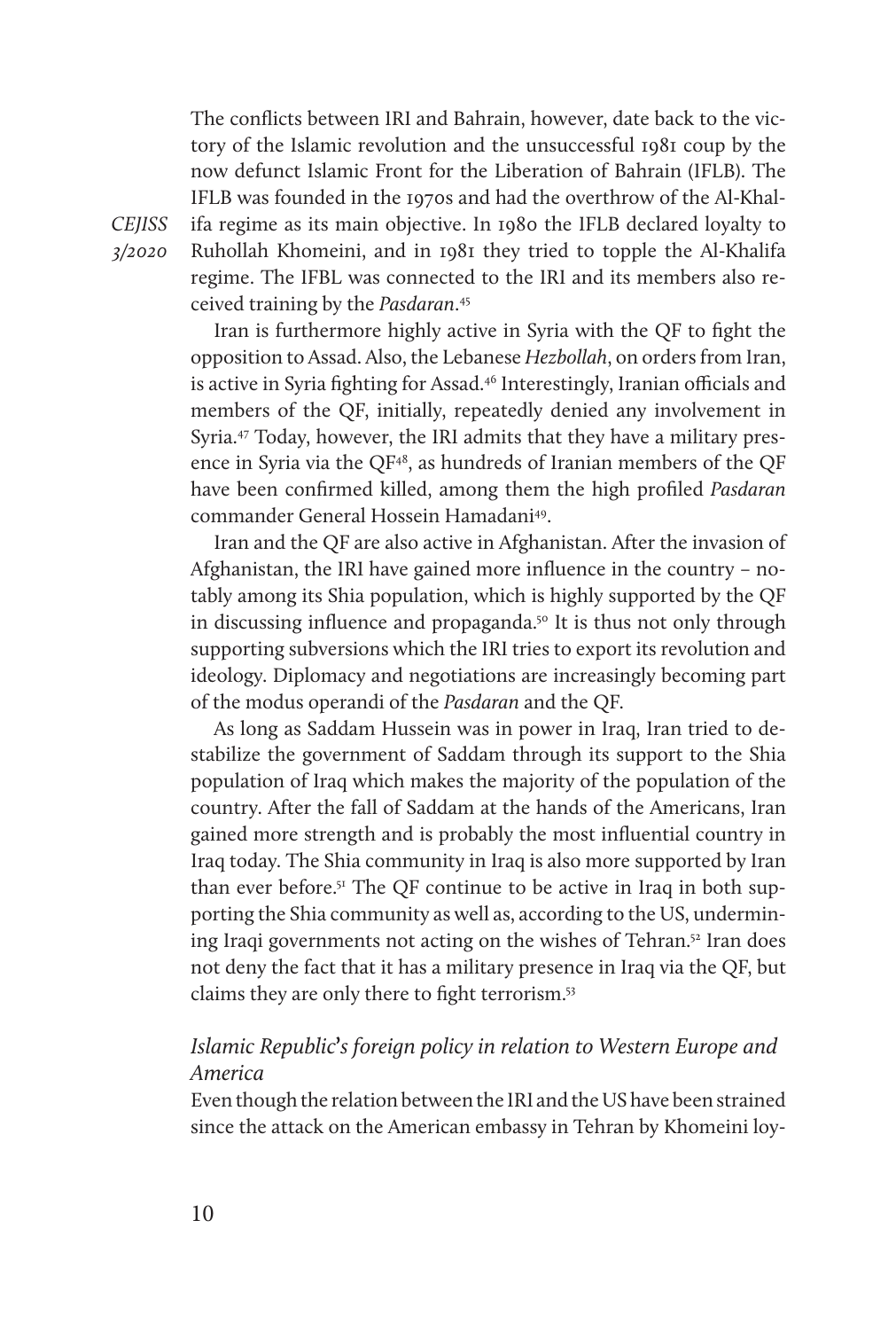alists in 1979, the IRI has had widespread diplomatic and commercial relations with the European Union (EU) and especially Western Europe (WE).54 The good relations with WE has, however, not stopped the IRI from conducting or attempting to conduct terrorist operations in those countries, including Canada, either against the interest of the host country or against Iranian dissidents living in those countries.<sup>55</sup>

Most WE countries have witnessed the killing of Iranian dissidents. More than 200 Iranian dissidents across the world, deemed by the IRI as threats to its existence, have over the years been killed or seriously injured in assassinations by operatives of the IRI employed either by the QF or the Iranian Ministry of Intelligence.<sup>56</sup>

In the post-Khomeini era, the foreign policy of the IRI has evolved as Iran now tries to gain more power and influence in different countries through its supporters, different organizations affiliated with the IRI, cultural organizations as well as mosques.57 The National Iranian-American Council in the US is a good example of an organization functioning as a base of interest for the IRI.<sup>58</sup> The creation of the British based Iranian owned *Press TV59* is another sign of the policy change seen in the foreign policy of the IRI with emphasis on influence.

In discussing the US, the IRI through the QF is highly active in the country. Also, the *Hezbollah* is active in the US as well as Canada, as was seen in 2002 when American and Canadian law enforcements in different operations exposed criminality directly linked to *Hezbollah* operatives.<sup>60</sup> Likewise, in Latin America the QF and Iran are highly active. Over the years, Iran has highly increased its presence in Latin America and doubled its embassies, with the one in Nicaragua being the largest with more than 150 employees. $61$ 

# **The Qods Force and the foreign policy of the Islamic Republic**

The *Pasdaran* and its QF is deemed to have a vital and central role in the foreign policy of the IRI.62 On one hand, the *Pasdaran* is in control of the IRI's unconventional warfare, thus having an important role in the open and subtle threats made by the IRI towards other countries $63$ ; on the other hand, operatives and proxies of the *Pasdaran* throughout the world, via the QF, engage in covert operations and acts of terrorism. In using proxies in its operations, Ward states: 'Carrying on the tradition of the "hidden hand" attacks in the Gulf and the use of sympathetic militant groups to export the revolution during the 1980s, the Guard and its QF have kept Iran actively involved in terrorism'.<sup>64</sup> The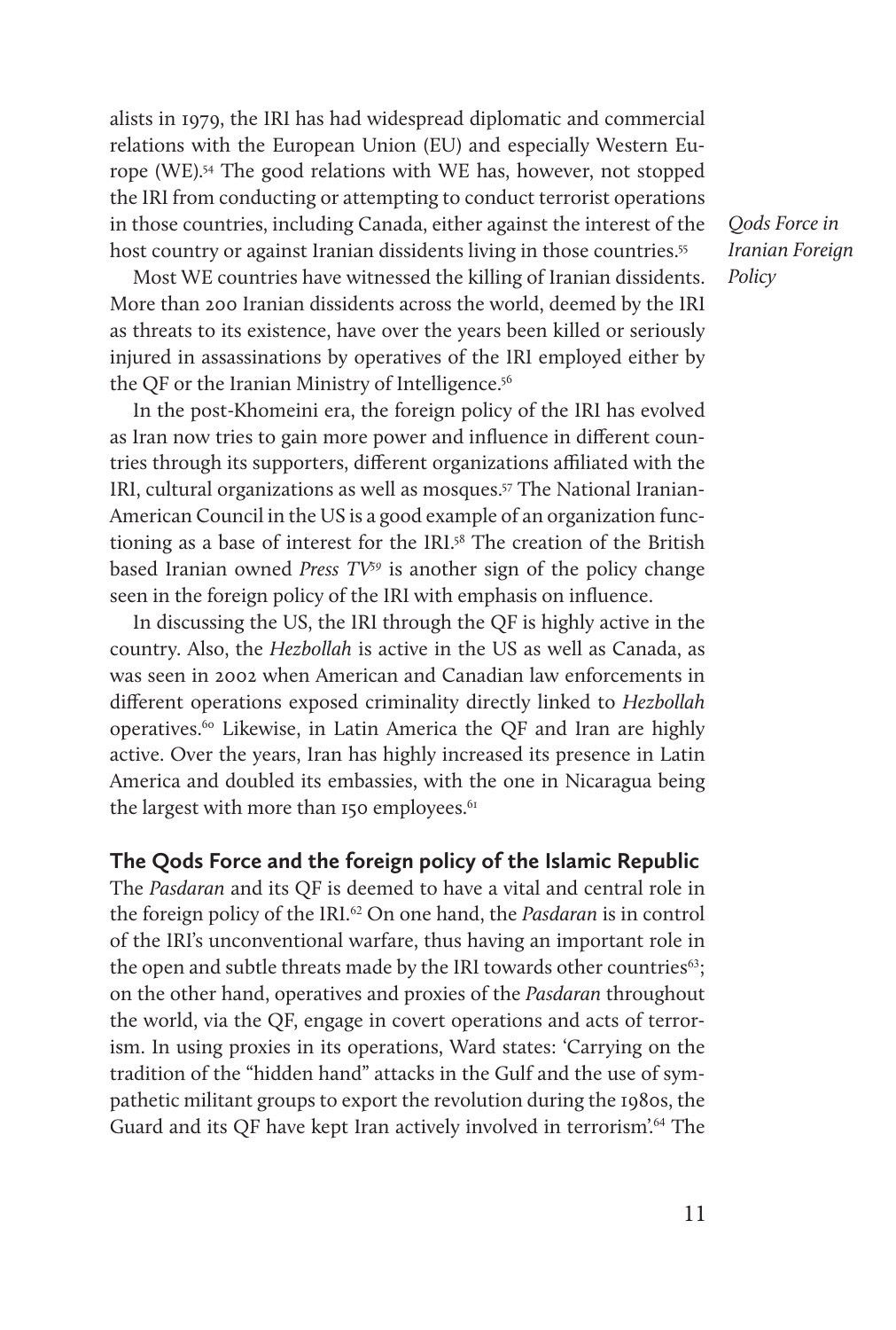use of proxies in different covert operations is admitted by the *Pasdaran*, which in a book published by the *Pasdaran* themselves states that the use of pro-revolutionary proxies outside of Iran is part of the doctrine of the *Pasdaran*. 65

*CEJISS* 

*3/2020* 

# *The Qods Force in the region*

Since the 1980s Iran has initially through the Office of Islamic Liberation Movements and later via the QF controlled *Hezbollah* in Lebanon as well as different Shia militias in Iraq and other countries in the region to implement its foreign policy which is also admitted by the former commander of the OF.<sup>66</sup>

As the IRI opposes the existence of Israel, it has always combatted and been an opponent of peace between Palestine and Israel, thus the foreign policy of the country has been focused in undermining any efforts to achieve peace, as seen in the support of the *Pasdaran* and its QF to Hamas and Islamic Jihad.67 The *Pasdaran* has also used its control over the IRI's missile program to threaten Israel. The commander of the *Pasdaran* Aerospace Forces, Amir Ali Hajizadeh, has in an interview stated that 'The reason we [The *Pasdaran*] designed our missiles with a range of 2000 km is to be able to hit our enemy the Zionist regime from a safe distance'.<sup>68</sup>

Both in Afghanistan and Iraq, after the fall of the Taliban and Saddam respectively, Iran's foreign policy has been focused on gaining influence in the two countries. While in Afghanistan the IRI acts through diplomacy and propaganda, the QF is highly active in Iraq to gain more power and influence by supporting Shia militias. Iraq is of such importance for Iran that the former commander of the QF, Soleimani, himself, has been in Iraq directing diverse military operations.<sup>69</sup> Most of these operations have been conducted against ISIS, but the Americans have also been targeted. In the beginning of 2007, QF operatives dressed as American troops attacked the *Provisional Joint Coordination Center* in Karbala, killing five American soldiers and kidnapping four who later were found murdered.<sup>70</sup>

Today, the QF is most active in implementing the foreign policy of the IRI in Syria, in defending Bashar Al-Assad.71 The survival of Assad is of great importance for the IRI, which cannot afford to lose an ally in the region. Syria is also of strategic importance for the IRI. The former deputy commander of the *Pasdaran* and now the current commander of the *Pasdaran*, Hossein Salami, said in an interview that Syria is im-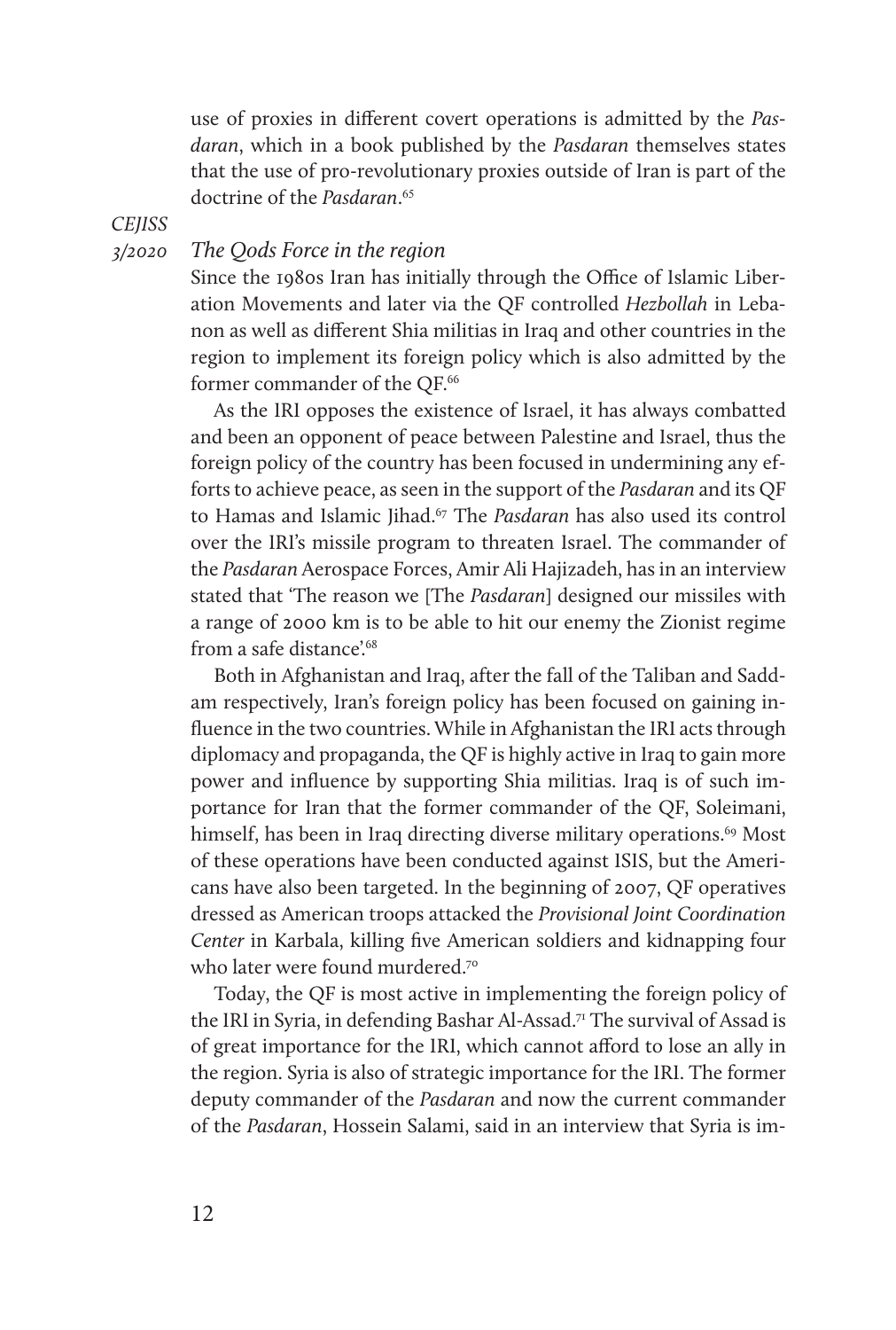portant in order to have a continuous interconnection between Iran, Syria, Lebanon and Palestine. Salami stated that losing Syria would mean that Iran's connection to Lebanon and Palestine would be lost, and Iran would not be able to fight the enemies of Islam, being the Israelis.72

*Ardavan Khoshnood*

Another way the QF tries to influence the region and at the same time strengthen its own position, is by persuading the diplomatic core of the IRI to appoint QF officials as diplomats and not least ambassadors. Since Iraq is of significant importance for the IRI and in particular the QF which is highly active in the country, the current Iranian ambassador to Iraq is a former senior QF official – Brigadier General Iraj Mesdaghi. The first commander of the *Pasdaran*, Javad Mansouri, stated in an interview that many Iranian diplomats in the region are members of the QF. In a controversial statement, Mansouri also exposed Abbas Araghchi to be a member of the QF.73 Araghchi is a career diplomat and Iran´s chief nuclear negotiator. This clearly illuminates that the *Pasdaran* and its QF do not only use irregular warfare in order to influence and strength its power, but diplomatic channels as well.

Another example is the former commander of the QF, Soleimani, and how he has been part of extra-territorial negotiations and thus been acting as a *pseudo minister of foreign affairs*. Soleimani had a prominent role in negotiating between different fractions in both Iraq and Syria, and he advised the Shiite establishment in Iraq on how to negotiate with the US and the UK.74 Soleimani had also a significant role in convincing the Russians to engage in Syria and deploy their militaries in the country in support of Assad.75 The role of Soleimani as Iran´s pseudo minister of foreign affairs is much more different than the role of Mohammad Javad Zarif as the *de jure* Iranian minister of foreign affairs. The *Pasdaran* and the commander of the QF answer directly to the supreme leader, which is why he is not required to have any presidential nor parliamentary endorsement. Soleimani has thus had free hands in acting on direct orders and on behalf of the supreme leader without being exposed for internal political conflicts and disputes.

*The Qods Force in the Western Europe and the American continent* In the 1980s and the 1990s, the world witnessed hundreds of assassinations and assassination attempts against Iranian dissidents, particularly in Western Europe. Even though most of these assassinations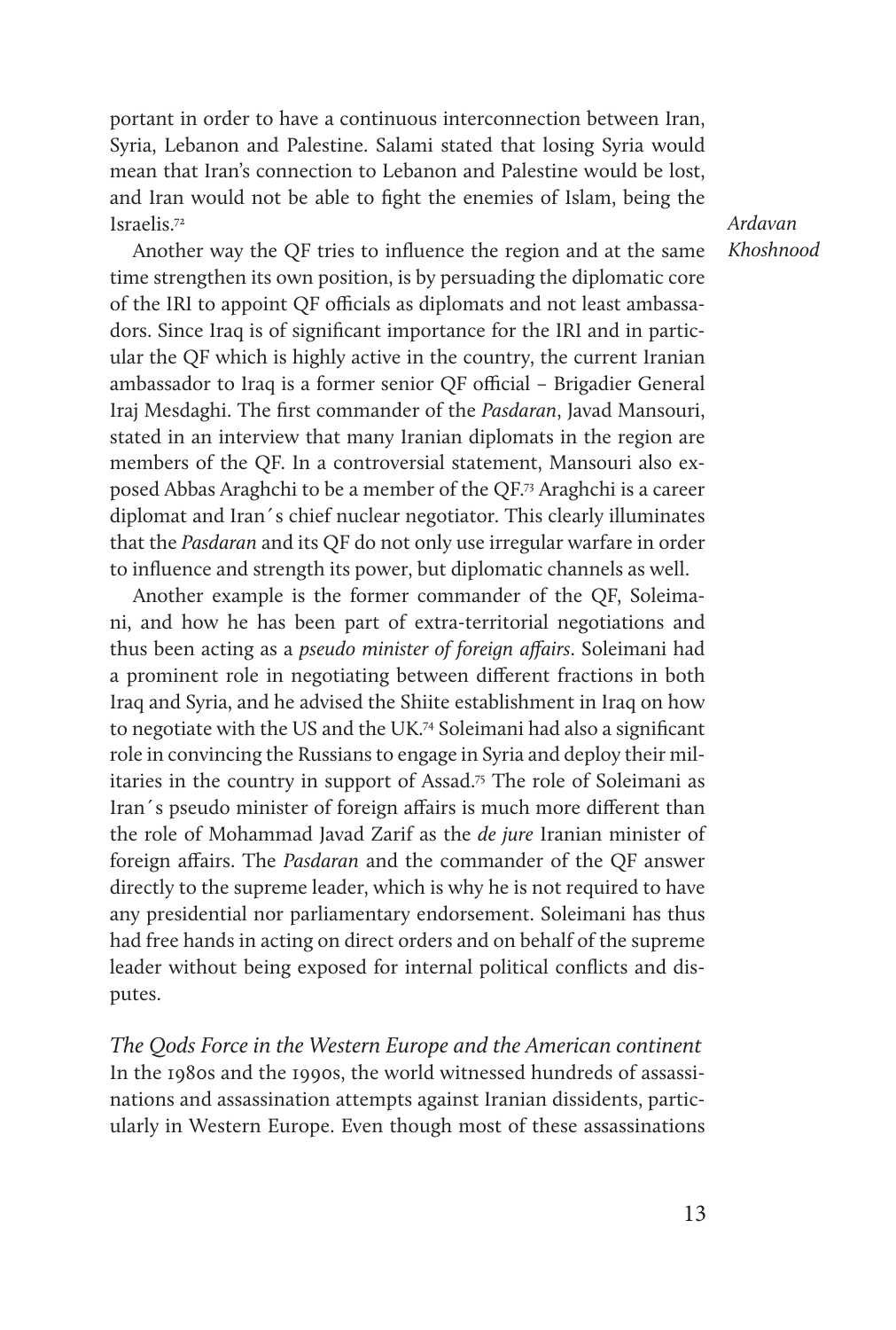remain unsolved, they have by different governments, intelligence services and organizations been attributed to the IRI.<sup>76</sup> There are, however, few known assassinations of Iranian dissidents since May 1996. It is unclear why these assassinations have decreased, but the reason is probably twofold; on one hand it is difficult to conduct a covert operation in another country, and on the other hand, instead of conducting assassinations, which in turn would heavily affect the relationship of the IRI with the countries the assassinations are taking place in, the IRI both through its Ministry of Intelligence as well as the QF have instead been engaging in widespread espionage against Iranian dissidents and other targets of interest as have been reported by several countries.77

The QF has also, fully in accordance with the foreign policy of the IRI, gained large influences in Latin America and is highly active in the area. The fact that *Hezbollah* has also been increasing their presence in these countries has concerned both the Americans and the Israelis, which believe that their interests in these countries may be threatened.78

## **Islamic Republic's use of terrorism**

As the French in the 1980s sold fighter jets to Iraq and gave a safe haven to opponents of the IRI, Iran engaged in several acts of terrorism against France. French government personnel were attacked, French citizens were kidnapped and held hostages in Lebanon and several bomb attacks at the hands of the *Hezbollah* shook Paris.79 Even though Iran denies any role in these terrorist attacks, a court in France in the 1990s convicted Fouad Ali Saleh to life in prison because of his role in the bombings in Paris. Saleh, a Tunisian born in France, had studied in Iran and been recruited by the Lebanese *Hezbollah* to conduct the attacks in Paris.<sup>80</sup> Some bomb attacks in France remain unsolved, but both the police and the French intelligence point out *Hezbollah* and Iran as responsible for these attacks.<sup>81</sup> Although Iran's footprints are seen in these attacks carried out by the *Hezbollah*, there is no clear evidence of which role, if any, the QF has had. However, since *Hezbollah* is the 'primary terrorist proxy' of the QF, it is highly likely that the QF was very much involved in these attacks.<sup>82</sup>

In 1994, operatives of the QF and members of the Lebanese *Hezbollah* bombed a Jewish community center in Argentina, the *Argentine-Israeli Mutual Association*, AMIA. Two years earlier the Israeli embassy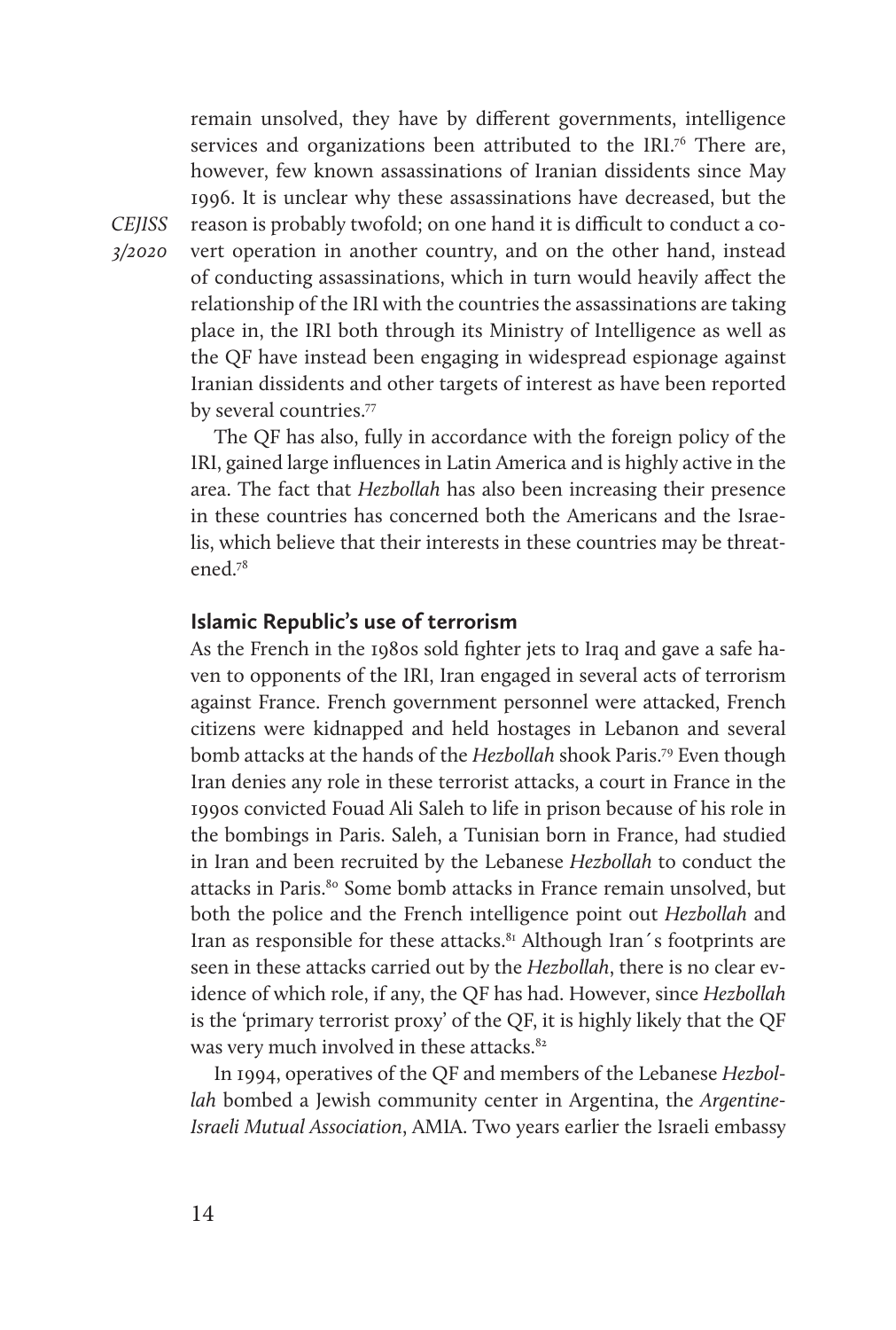in Argentina was bombed, allegedly by the Iranian Ministry of Intelligence and OF operatives.<sup>83</sup> Even though Iran denies any role in the AMIA bombing, not only has the Argentine prosecutor Alberto Nis $man<sup>84</sup>$  connected Iran and the OF to the bombing<sup>85</sup>, but the Argentinians have also provided sufficient evidence to issue a warrant through Interpol for the arrest of five Iranians and one Lebanese national. Among the five Iranian nationals are the former commander of the Pasdaran, Mohsen Rezaei<sup>86</sup>, former commander of the OF Ahmad Vahidi<sup>87</sup>, and former minister of intelligence, Ali Fallahian<sup>88</sup>.

Another act of terrorism in which Iran has been convicted for in a court is the Khobar tower bombing in Saudi Arabia in 1996, where more than 500 individuals were killed and injured. In 2006, a court in the US found Iran responsible for the attacks, despite Iran's claim to the contrary.89 According to the US Department of State it was the *Pasdaran* – and thus the QF – that was responsible for placing the bomb.<sup>90</sup>

Ever since the establishment of the IRI, more than 160 Iranian opponents of the IRI have been killed by the regime.<sup>91</sup> In discussing these assassinations, it is often difficult to know which organization that has planned and executed the assassination: The Ministry of Intelligence, the QF or both. There is, however, no doubt that at least one of these two organizations carry out orders of assassinations against Iranian dissidents<sup>92</sup>

The most high-profile assassination of Iranians in exile which the QF conducted was in Berlin in 1992, when four Iranians opposed to the IRI were killed in what came to be known as the Mykonos assassination. Mykonos was the restaurant the opponents had gathered in for a meeting when they were fired upon. The operation had been planned by a veteran member of the *Pasdaran* living in Germany and then conducted by both Lebanese and Iranian operatives of the QF.93 The German Supreme Court in Berlin, on 10 April 1997, stated that the highest officials of the Islamic Republic of Iran had ordered the terrorist attacks. The verdict not only sentenced two terrorists to life in prison, but also stated that 'the political leaders of Iran gave the order, for the sole purpose of staying in power' and that 'the order givers and string pullers were Iranian state functionaries'.94

Acts of terrorism where the IRI is suspected, but no verdicts have been passed, are the many bombings of US embassies in the ME95 and hundreds of assassinations and assassination attempts against Iranian dissidents all around the world.96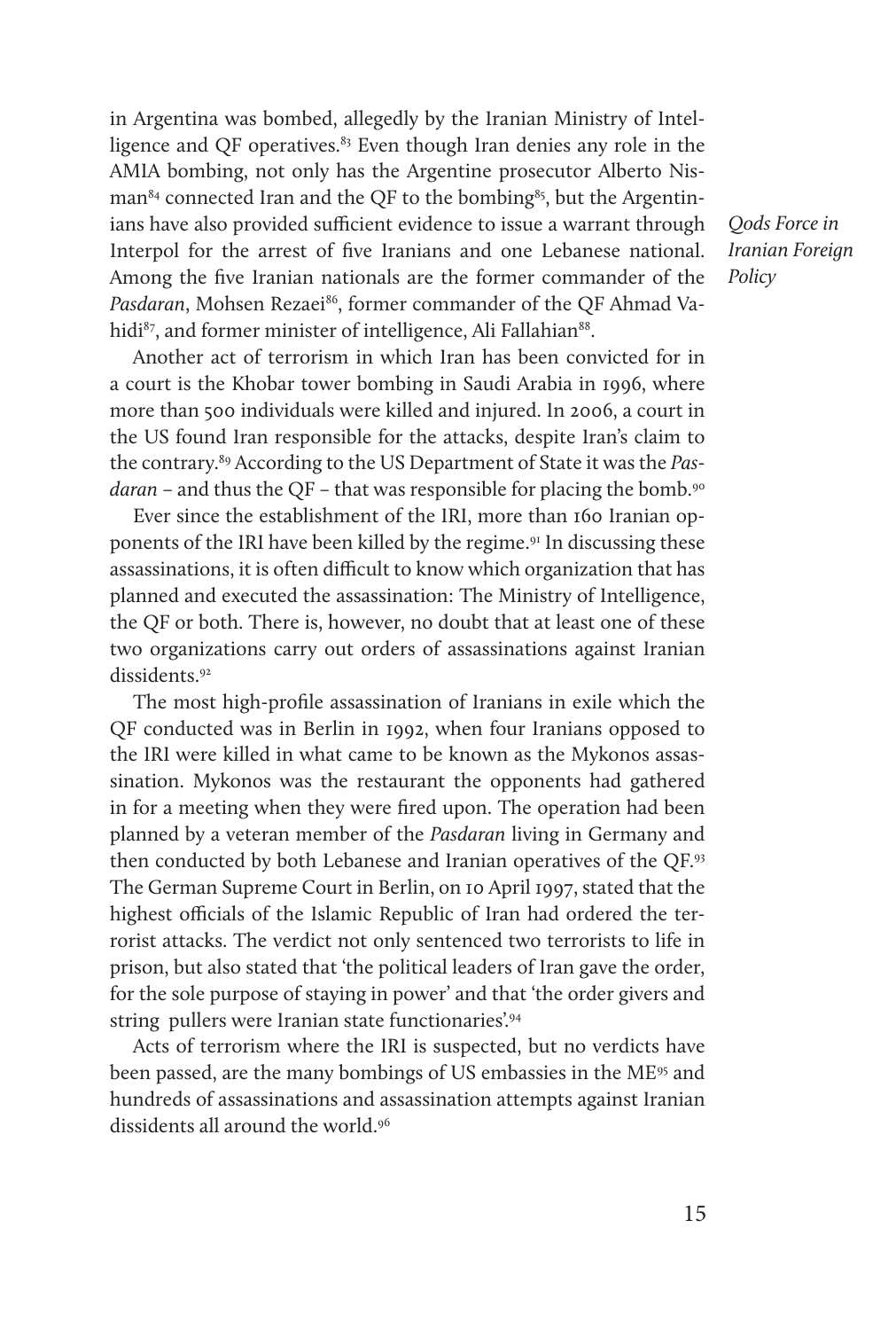In 2011 the US accused the IRI and the QF for planning to assassinate the Ambassador of Saudi Arabia in the US.97 According to US officials, it was after that a QF operative living in the US contacted whom he believed was a member of a Latin American drug cartel (but in fact was an undercover informant for the Drug Enforcement Agency) to negotiate payment for killing the Saudi Arabian Ambassador in the US when the plot was revealed.<sup>98</sup> The IRI denied any involvement in plans to assassinate the Saudi ambassador.<sup>99</sup>

Terrorist operations on foreign soil in discussing Europe and the American continent, sponsored by the IRI, have been diminishing. Iran, however, still supports acts of terrorism in at least Europe. An example is seen in Germany, where a Pakistani national was convicted for espionage for the QF with the aim of killing prominent German nationals linked to Israel.100

## **Discussion**

The IRI today mainly focuses on propaganda, lobby organizations and espionage to control and influence Iranian dissidents as well as other countries.101 Recently, Mahmoud Alavi, the IRI's minister of intelligence, stated in an aired interview that the IRI has followers all over the world and that these individuals are loyal to the Islamic revolution and work without pay as a lobby for the IRI.<sup>102</sup>

It is important to point out that even though there is no proof of the IRI for the last decades to be involved in any assassinations or assassination attempts in the US and the WE, it is not because of the lack of will. In late March 2017, 31-year old Mustufa Haidar Syed-Naqfi from Pakistan was convicted by a court in Berlin for spying for Iran and the QF. The court stated that Syed-Naqfi had gathered information on prominent individuals with connection to Israel, which would be targeted by the QF.<sup>103</sup> That the IRI has turned to propaganda and espionage therefore does not mean that the notion of terrorism has been abandoned.

In discussing the US, the IRI through QF has mainly been active against American interests in the ME and in Latin America. Since 2003 when US forces invaded Iraq and overthrew Saddam, Iran has grown stronger. Saddam was an archenemy of the IRI after the eight-year long war between the two countries. In overthrowing Saddam, the Bush administration did the IRI a favor and contributed to the growing strength of the IRI, which today has an active foreign policy in the re-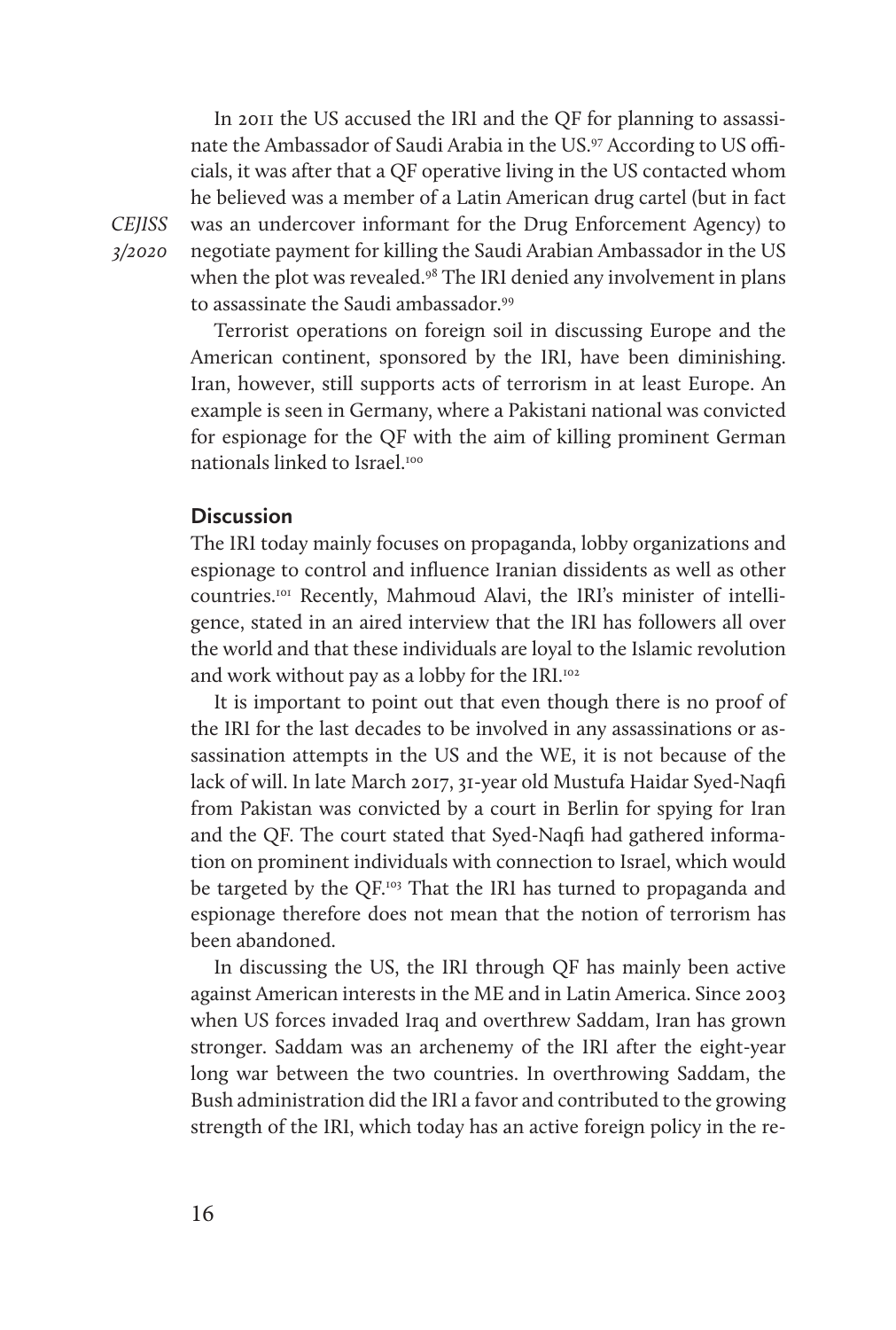gion. The supreme leader of Iran has stated that the QF has an important part in creating *Hezbollah* cells all around the world<sup>104</sup>, and with Saddam gone, the IRI can now much more easily and more effectively act upon this wish. The IRI does not hide the fact that the QF is highly active in the region.<sup>105</sup>

*Ardavan Khoshnood*

Although more than 30 years have passed since the above statement of the supreme leader of Iran, Iran's foreign policy in supporting *Hezbollah* and different Islamic militias in the world intensely shows that this statement is valid even today.

The IRI considers Israel and Saudi Arabia its foremost enemies in the region $1006$ , which is reflected in the foreign policy of the IRI that supports different organizations, among them terrorist organizations, with the goal of destabilizing these countries and other countries deemed to be an antagonist to the Islamic regime in Iran.107 In doing so, the foreign policy of the IRI is highly nonsectarian and in full accordance with the article 152 of the IRI's constitution and its preamble. This is, for example, seen in the IRI's support to the Sunni *Islamic Jihad Movement of Palestine* and *Hamas*. The IRI's affiliations with *Al Qaeda*, not least after the invasion of Afghanistan in which high-ranking members of *Al Qaeda* fled to Iran, is another example of Iran's nonsectarian support for terrorism.<sup>108</sup>

It can be summarized that Iran's actions in the region are to gain influence and export its revolution and ideology abroad. In this quest, the IRI uses terrorism or propaganda. The former is not done directly by Iranian operatives, but rather by local militias trained or supported by the QF. In discussing the use of propaganda, the IRI are only able to do that in countries in which its operatives can move somewhat freely (Iraq, Afghanistan and Syria). In these countries, the use of violence and force are only used when encountered with antagonism.

The main aim of the IRI is to guarantee regime survival. Islam and the constitution of the IRI are what legitimize the regime -- any harm to these, the idea of the state, would mean a direct threat to regime survival. The IRI can therefore not step back from its Islamic character and identity. In discussing the idea of the state, the notion of export of the Islamic revolution becomes more clear and vivid.<sup>109</sup> Recently, the representative of Khamenei in the *Pasdaran*, Ali Saeidi Shahroudi, stated that the Islamic revolution must be used in order to spread Islam to the world.110 Also, Khamenei's representative in the QF, Ali Shirazi, has recently stated that the export of the revolution to other countries is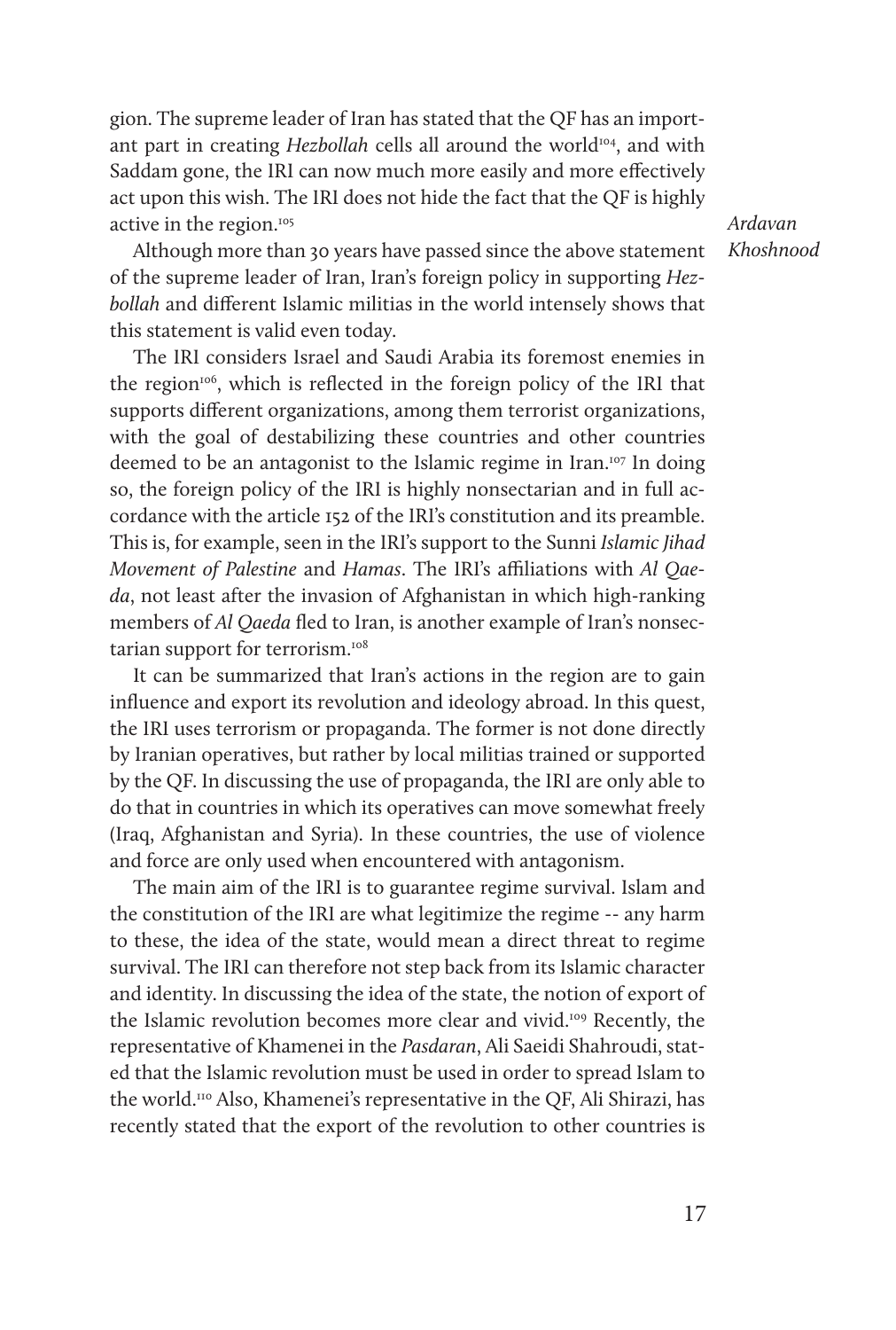the beginning of a new era in international affairs.<sup>111</sup> In February 2017, a senior advisor to the supreme leader, Ali Akbar Velayati<sup>112</sup>, stated in a speech that the Palestinian intifada is one of the clearest measures with respect to Iran's export of the revolution.<sup>113</sup>

*CEJISS 3/2020* 

The *Pasdaran* and its QF have been an essential part of the IRI's tool to not only export the revolution, but also engage in covert operations and acts of terrorism in order to fight the enemies of the IRI. However, the IRI has to some degree changed its foreign policy from only focusing on terrorism, to now trying to influence different countries in other ways, which is also clearly stated by the IRI's current minister of foreign affairs that discusses economy, culture and technology as tools of influence.114 This, to some parts, explains why the IRI has changed its modus operandi to espionage, propaganda and lobbying in order to gain influence. The unique role of Qasem Soleimani acting as a pseudo minister of foreign affairs and engaging in diplomatic talks, is yet a sign of the above.

In discussing the support for the IRI, the physical base of the regime, it is important to divide the supporters into two parts; the people residing in Iran, and the Muslim people of the world, foremost the Shias. For the IRI, the trust and faith of both groups are vital. The Iranian people is of importance in order to safeguard the regime. Not being able to control the people either by using violence or force, as seen after the presidential election of 2009, or by keeping its legitimacy, may contribute to the fall of the IRI. Regarding Muslims from other countries, their support is vital for the IRI since they are used by the regime in different covert operations through organizations like the Lebanese *Hezbollah*, the Saudi *Hezbollah*, the *Kataib Hezbollah* in Iraq etc.115 To trust these groups, the IRI must ensure that they are supported financially, logistically and militarily. Without their support and loyalty, the IRI will not be able to influence other countries.

# *Implications for the future*

When Khomeini after 14 years in exile returned to Iran, the Canadian-American journalist Peter Jennings, who sat with Khomeini in the Air France plane flying to Iran, asked Khomeini how he felt now that he was to see Iran again. Khomeini answered 'nothing'. Khomeini's translator and close aid, Ghotbzadeh, himself being highly surprised by Khomeini's answer, asked Khomeini, 'nothing?', to which Khomeini again answered, 'I don't feel a thing'.<sup>116</sup> This filmed interview was, of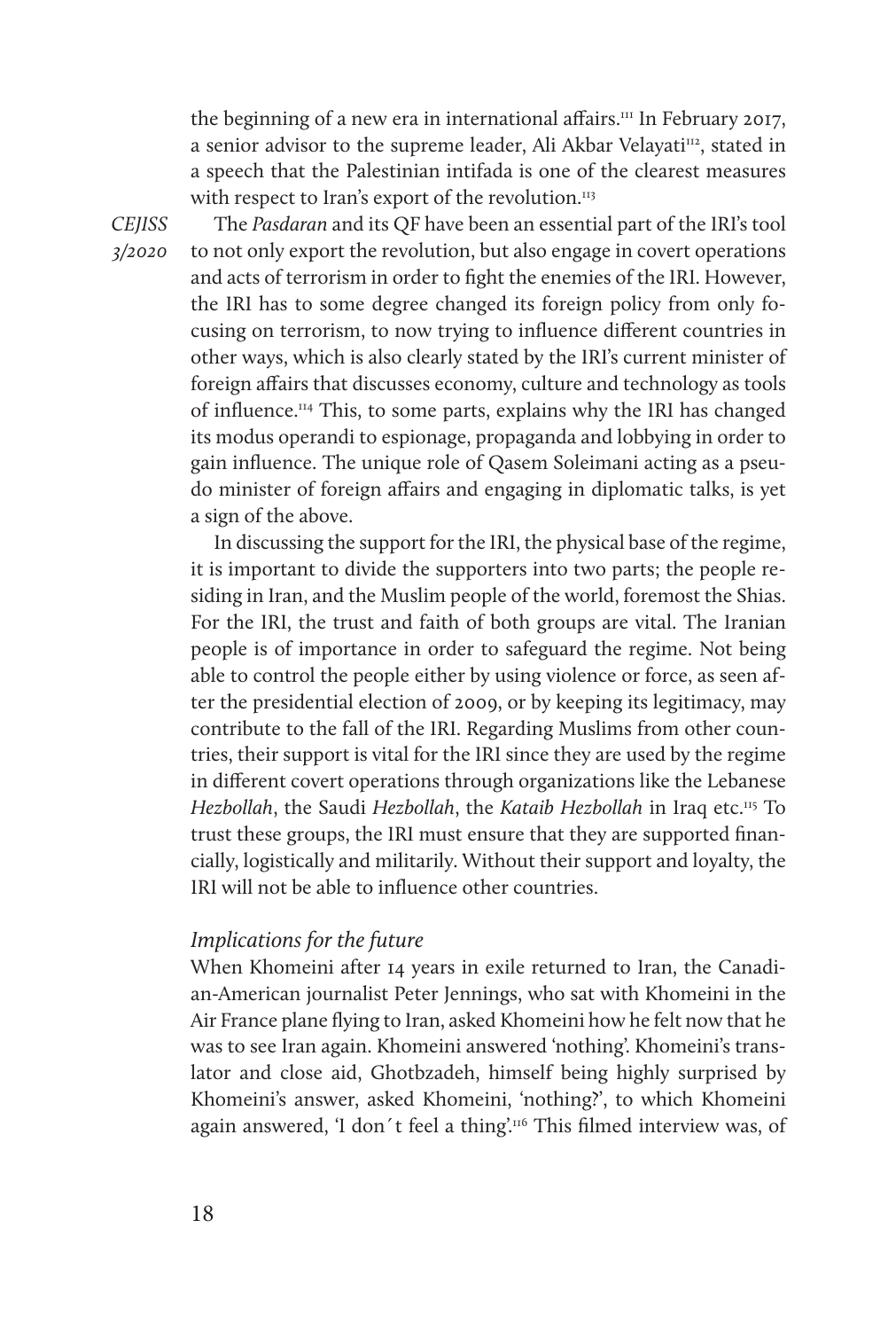course, never aired in Iran, but is today widely spread in the country and notably in social media.117 Although this statement of Khomeini is today mocked and discussed by Iranians to be a clear sign that Khomeini never cared about Iran, the reality is more complex. Khomeini's answer was fully in conjunction with his Islamic ideology and I would argue that it also laid the ground for the concept of a borderless Islamic world. For Khomeini, Islam and Islamism, an internationalist ideology, was the important issue. This is significant to understand in order to grasp Khomeini's ideology, the ideology of the IRI today and its future actions.

In the region, the IRI considers itself a great and large power. Iran's ambitions of controlling the ME are highly alive, not least since the fall of Saddam. The fact that the Saudis tried to cooperate with the Israelis to harm the IRI is a clear sign of the concern which these countries have over Iran's ambitions in the region.<sup>118</sup> The foreign policy of the IRI will continue to be aggressive and hostile in the region. The role of the *Pasdaran* and especially its QF will, in all likelihood, also continue to grow, as Iran continues to aspire for more influence in the region. In this matter, the role of terrorism and the use of violence will be highly vivid. As the *Pasdaran* is one the most important institutional expressions of the state, and as the ME, at least now, continues to be unstable, the physical base of the state demands actions from the *Pasdaran*, as is seen in the case of Syria.

Looking at the WE and the American continent, the IRI will probably mostly focus its acts of terrorism in Latin America and Eastern Europe. Only to a minor degree will the IRI focus on terrorism in WE, and then possibly target Israelis and Israeli interests<sup>119</sup>, as well as important Iranian dissidents. American interests will most likely be targeted by the IRI in the ME and Latin America.

One factor, however, should be remembered, and that is if the IRI feels threatened, it will not take any considerations of diplomatic relations nor cost of life, and will use terrorism to save itself. The blockage or disruption of the *Strait of Hormuz*, which is a matter of national security for the US<sup>120</sup>, is without doubt a strategy the IRI will use if threatened. Hostage taking of ships in the Persian Gulf as well as foreigners in Iran will be other strategies that have been and will be used.

For Khomeini, as for the current supreme leader, Khamenei, violence and threats were and are the way to counter antagonism to the IRI.<sup>121</sup> As long as Khamenei is the supreme leader of the country, the foreign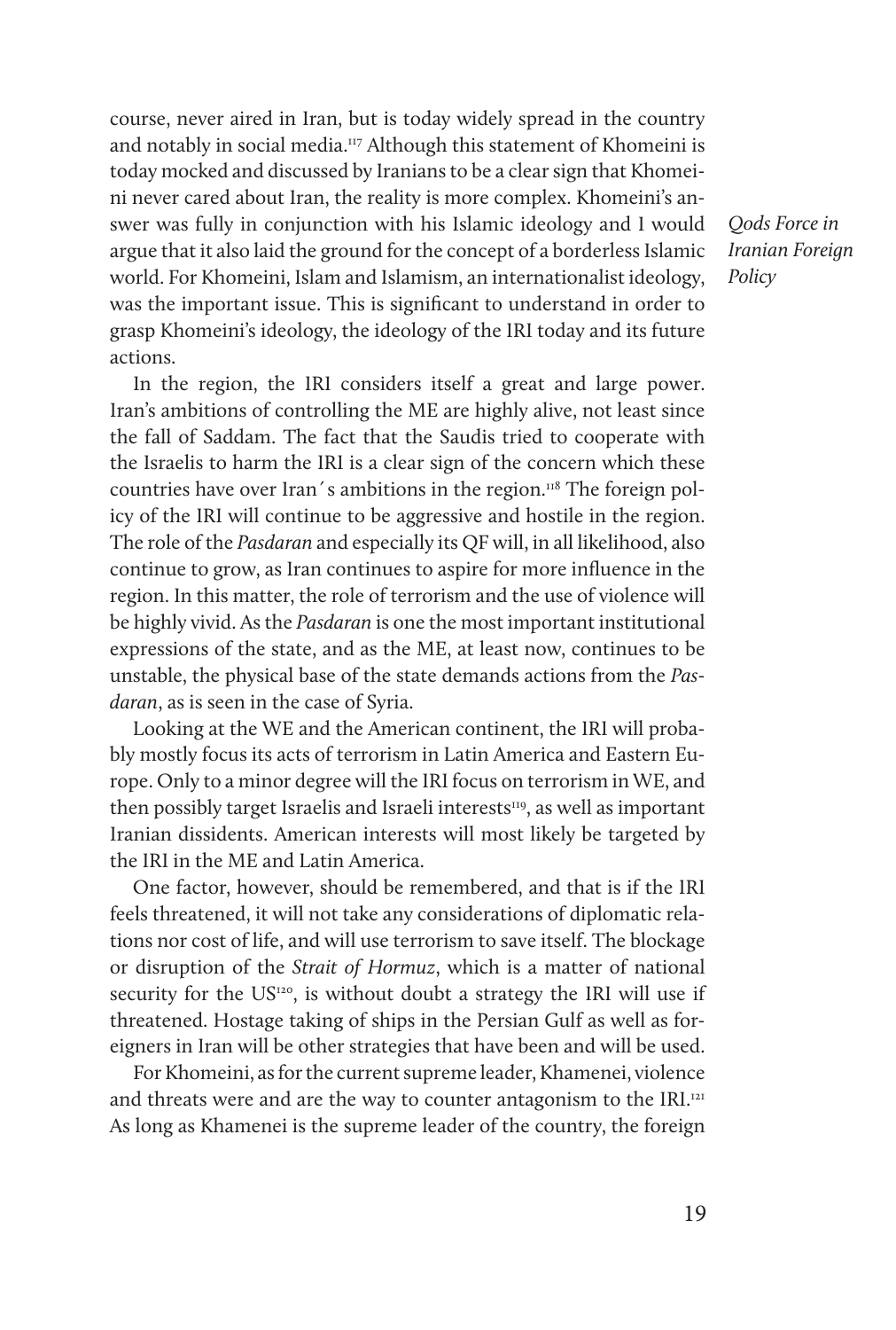policy of the IRI will probably not change for the better. Khamenei has led Iran for more than two decades and is the symbol of resistance for many in the Islamic world. Khamenei has developed the foreign policy of the country in accordance with the constitution of the IRI, thus it cannot easily be abandoned, not least because of the obligations the IRI has to its physical base and the importance of remaining loyal to its idea of the state. To discuss changes in the foreign policy of the IRI from a perspective of a conservative president or moderate president in Iran is therefore wrong, since the president on one hand acts on orders from the supreme leader, and on the other hand is himself fully loyal to the principles of the Islamic revolution and the ideology of the IRI. Over the years, Iran has had both conservative and moderate presidents without any significant differences in their respective foreign policies and their use of the QF in order to implement the foreign policy of the country. There is no doubt that the foreign policy of the IRI to some degree has softened in the post-Khomeini era, however, the IRI continues to dominate the international arena with its support to terrorism, espionage and other ways to destabilize countries deemed to be enemies of the revolution.

As long as Khamenei continues to rule Iran, and as long as the establishment of the country consists of individuals themselves being part of the revolution and loyal to the IRI, no vital changes in the foreign policy of the IRI will be seen, and Iran will continue its hostile foreign policy. Professor Misagh Parsa in his recent book on Democracy in Iran, states 'Taken together, these variables help determine whether the likely route to democratization will proceed through reform or revolution. The variables suggest that it is highly unlikely for Iran to democratize through reform […]'.122 If this statement by professor Parsa is valid, and the people of Iran would come to the same conclusion, the use of terrorism both inside Iran and outside by operatives of the Ministry of Intelligence, the *Pasdaran* and the QF respectively, will be a great threat in both discussing human rights and questions concerning national and international security.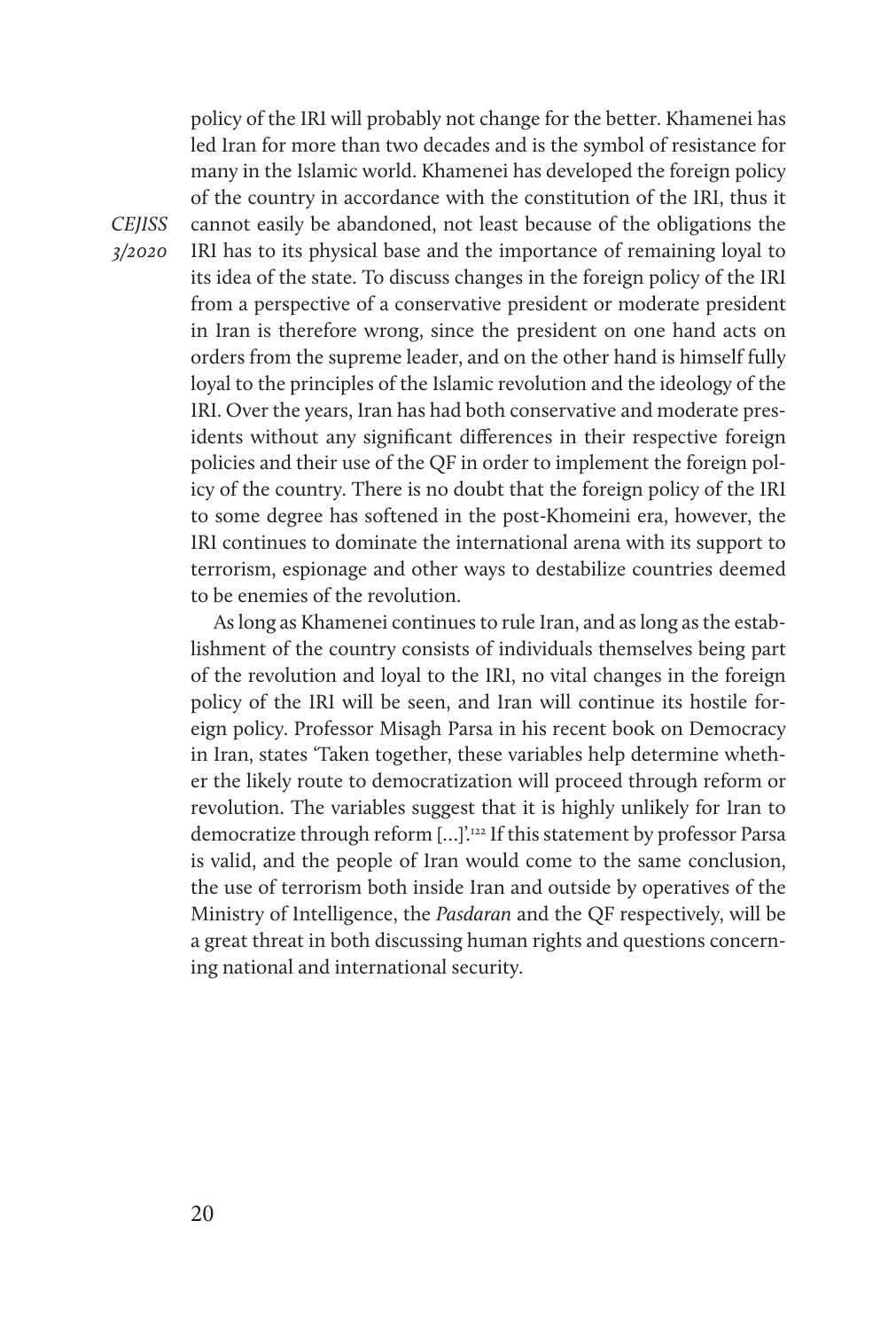Figure 1. The structure of the Pasdaran and its leadership.



 $\tilde{C}$ 

Ardavan Khoshnood is affiliated with Department of Clinical Sciences Lund, Lund University, and can be reached at *ardavan.khoshnood@med.lu.se*.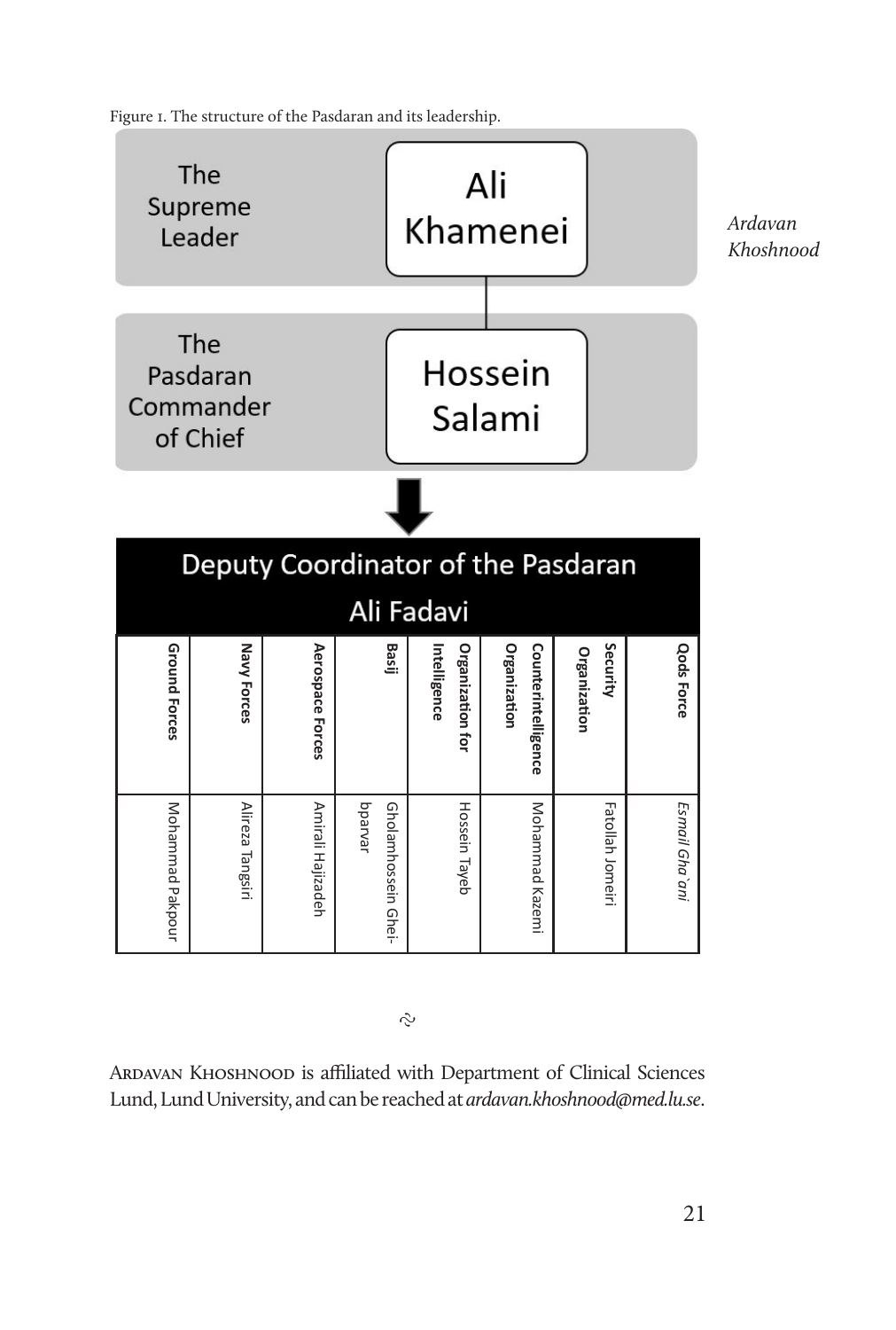## **Endnotes**

- 1 Masserat Amir-Ebrahimi (2009), ´Weblogistan: The emergence of a new public sphere in Iran,´ in Seteney Shami (ed.) *Publics, Politics and Participation: Locating the Public Sphere in the Middle East and North Africa*, New York: Social Science Research Council.
- 2 Sepehr Zabih (1982), ´Aspects of Terrorism in Iran,´ *Annals of the American Academy of Political and Social Science* 463, pp. 84-94; Magnus Ranstorp (1996), `Terrorism in the Name of Religion,` *Journal of International Affairs* 50(1), pp. 41-62; Edgar O'balance (1997), *Islamic fundamentalist terrorism, 1979-95: The Iranian Connection,* London: Palgrave Macmillan; Michael Jenkins (2001), ´Terrorism and beyond: a 21st century perspective,´ *Studies in Conflict and Terrorism*, 24, pp. 321-327.
	- 3 The full name of the organization is *Sepah-e Pasdaran-e Enghelab-e Eslami*, shortened *Pasdaran*, meaning "Guards". In English, the organization is named Islamic Revolutionary Guard Corps shortened IRGC.
	- 4 *Qods* is the Arabic name for Jerusalem.
	- 5 Justin Jalil (2015), ´Report: Hamas leader met with top Iran commander,´ *Times of Israel*, 17 February, available at: <https://www.timesofisrael. com/report-hamas-leader-met-with-top-iran-commander/> (accessed 17 April 2020); Yossi Melman (2015), ´Iran׳s Al Quds Force Builds Forward Command Near Israeli Border, But War Isn't on the Horizon,´ *The Jerusalem Post*, 17 August, available at: <https://www.jpost.com/arabisraeli-conflict/analysis-al-qaida-and-iranian-terror-are-on-the-borderbut-war-headlines-are-a-stretch-412341> (accessed 17 April 2020); Times of Israel (2016), ´Iranian commander: We can destroy Israel 'in under 8 minutes',´ *Times of Israel*, 22 May, available at: <https://www.timesofisrael. com/iranian-commander-we-can-destroy-israel-in-under-8-minutes/< ةيروس يف ريهطتلا دوقي نارادسابلا ,(2016) Okaz); 2020 April 17 accessed( ـب 6 عرذأ رةيفئاط] Pasadaran Leads the Cleansing in Syria with the help of 6 Armed Sects]. *Okaz*; Okaz (2016), يناميلس.. ناطيشلا يباهرإلا ربكألا [Soleimani... The Great Terrorist Satan]. *Okaz*; Okaz (2016), يناميلس..»ةياوه « مدلا.. ثبخو خيراتلا] Soleimanis Hobby is Blood and to be the Slander of History]. *Okaz*; Babak Dehghanipisheh and Bozorgmehr Sharafedin (2016), ´As Cold War with Saudi sharpens, Iran's Guards deliver warning,´ *Reuters*, 5 January, available at: <https://www.reuters.com/article/us-saudi-iranguards/as-cold-war-with-saudi-sharpens-irans-guards-deliver-warningidUSKBN0UJ1PX20160105 > (accessed 17 April 2020); Maayan Groisman (2016), ´Commander of Elite Iranian Quds Force Meets Secretly with Hamas Delegation,<sup>'</sup> *The Jerusalem Post*, 17 March, available at: <https:// www.jpost.com/middle-east/commander-of-elite-iranian-quds-forcemeets-secretly-with-hamas-delegation-448286> (accessed 19 April 2020).
	- 6 Brian Stewart (2012), ´Did intelligence fears prompt Canada to cut Iran ties?,´ *CBC News*, 11 September, available at: <https://www.cbc.ca/news/ world/did-intelligence-fears-prompt-canada-to-cut-iran-ties-1.1129055> (accessed 17 April 2020); Dave Burke (2016), ´New terror alert as Iran's elite Revolutionary Guard says it is sending fighters to infiltrate US and Europe,´ *Mail Online*, 2 November, available at: <https://www. dailymail.co.uk/news/article-3899214/New-terror-alert-Iran-s-elite-Revolutionary-Guard-says-sending-fighters-infiltrate-Europe.html> (accessed 17 April 2020); AP (2017), ´Pakistani sentenced to prison in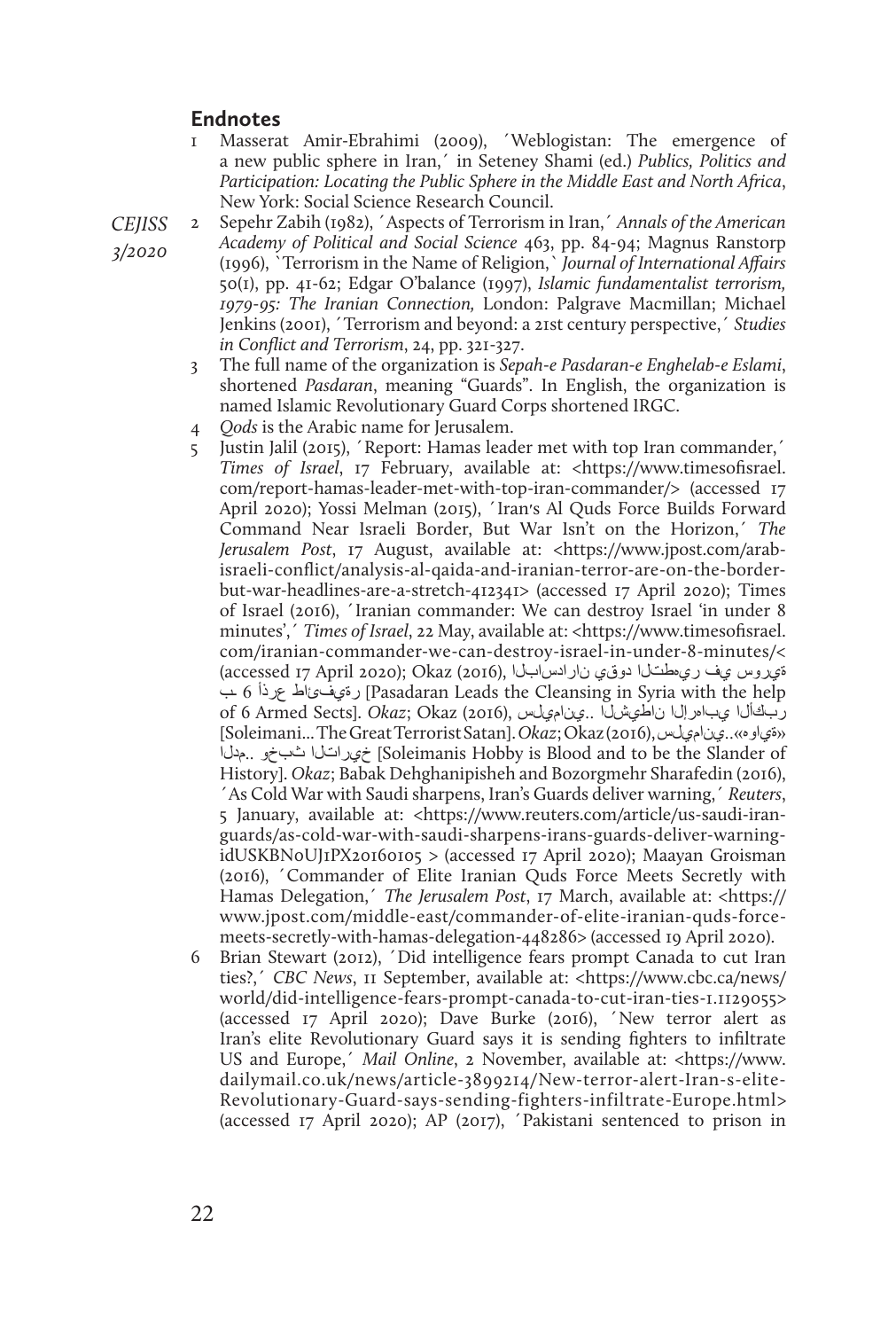Germany for spying for Iran,` *AP News*, 28 March, available at: <https:// apnews.com/291f2d0792db41b581fb46d11fc2485b> (accessed 30 April 2020); Rebecca Staudenmaier (2017), ´Report: Pakistani accused of spying on German politician for Iran,´ *Deutche Welle*, 7 January, availe at: <https:// www.dw.com/en/report-pakistani-accused-of-spying-on-germanpolitician-for-iran/a-37044407> (accessed 26 April 2020); Die Zeit (2017), ´Iranischer Agent spähte SPD-Politiker aus [Iranian Agent Spied on SPDpolitician],´ *Die Zeit*, 6 january, available at: <https://www.zeit.de/politik/ deutschland/2017-01/spionage-agent-iran-reinhold-robbe-israel-bezug> (accessed 26 April 2020).

- 7 Alberto Nisman and Marcelo Martinez Burgos (2006*)*, *Office of criminal investigations: AMIA CASE*, Buenos Aires: Investigations Unit of the Office of the Attorney General; Stewart (2012); Burke (2016).
- 8 Michael Pompeo (2019), *In the Matter of the Designation of the Islamic Revolutionary Guard Corps (and Other Aliases) as a Foreign Terrorist Organization*, Federal Register 84, 15278.
- 9 Youhanna Najdi and Mohd Azhari Bin Abdul Karim (2012), ´The Role of the Islamic Revolutionary Guards Corps (IRGC) and the Future of Democracy in Iran: Will Oil Income Influence the Process?,´ *Democracy and Security*, 8(1), pp. 72-89.
- 10 Pierre Razoux (2015), *The Iran-Iraq War*, Cambridg: Harvard University Press.
- 11 Emanuele Ottolenghi (2014), *The Pasdaran: Inside Iran's Islamic Revolutionary Guard Corps*, Washington DC: FDD Press.
- 12 The operation was planned by both members of the army and civilians. However, the most active members were from the air force who had planned to bomb the residence of Khomeini, while other members of the group would take over important organs of the government like the TV and radio. The operation was, however, uncovered and hundreds executed, the youngest a boy aged 17.
- 13 Mahan Abedin (2011), ´Iran's Revolutionary Guards: Ideological But Not Praetorian,´ *Strategic Analysis*, 35(3), pp. 381-385.
- هاگشناد داتس و یهدنامرف یهرود نیمشش مسارم رد تانایب ,(1989) Khamenei Ali 14 ماما نیسح)ع] (Statement on the Sixth Term of the Graduation of the Commanders of the Imam Hussein (AS) University], *Khamenei.ir*, available at: <http://farsi.khamenei.ir/speech-content?id=11062> (Accessed 01 April 2020).
- 15 Islamic Republic of Iran (1989), ´The Constitution of the Islamic Republic of Iran,´ *Islamic Consultative Assembly*, available at: <http://en.parliran. ir//UploadedData/89/Contents/635996064834543008.pdf> (Accessed 31 August 2020).
- 16 Islamic Parliament Research Center of the Islamic Republic of Iran Islamic the of Statute The [یمالسا بالقنا نارادساپ هاپس همانساسا ,(2017) Revolutionary Guard Corps], *Islamic Parliament Research Center of the Islamic Republic of Iran*, available at: <http://rc.majlis.ir/fa/law/show/90595> (Accessed 17 March 2017).
- 17 Islamic Republic of Iran (1989).
- 18 Ali Alfoneh (2010), ´All the guard's men: Iran's silent revolution´, *World Affairs*, 173(3), pp. 73-79; Saeed Golkar (2012), ´Organization of the oppressed or organization for oppressing: analysing the role of the Basij Militia of Iran´, *Politics, Religion & Ideology*, 13(4), pp. 455-471; Mahtab Alam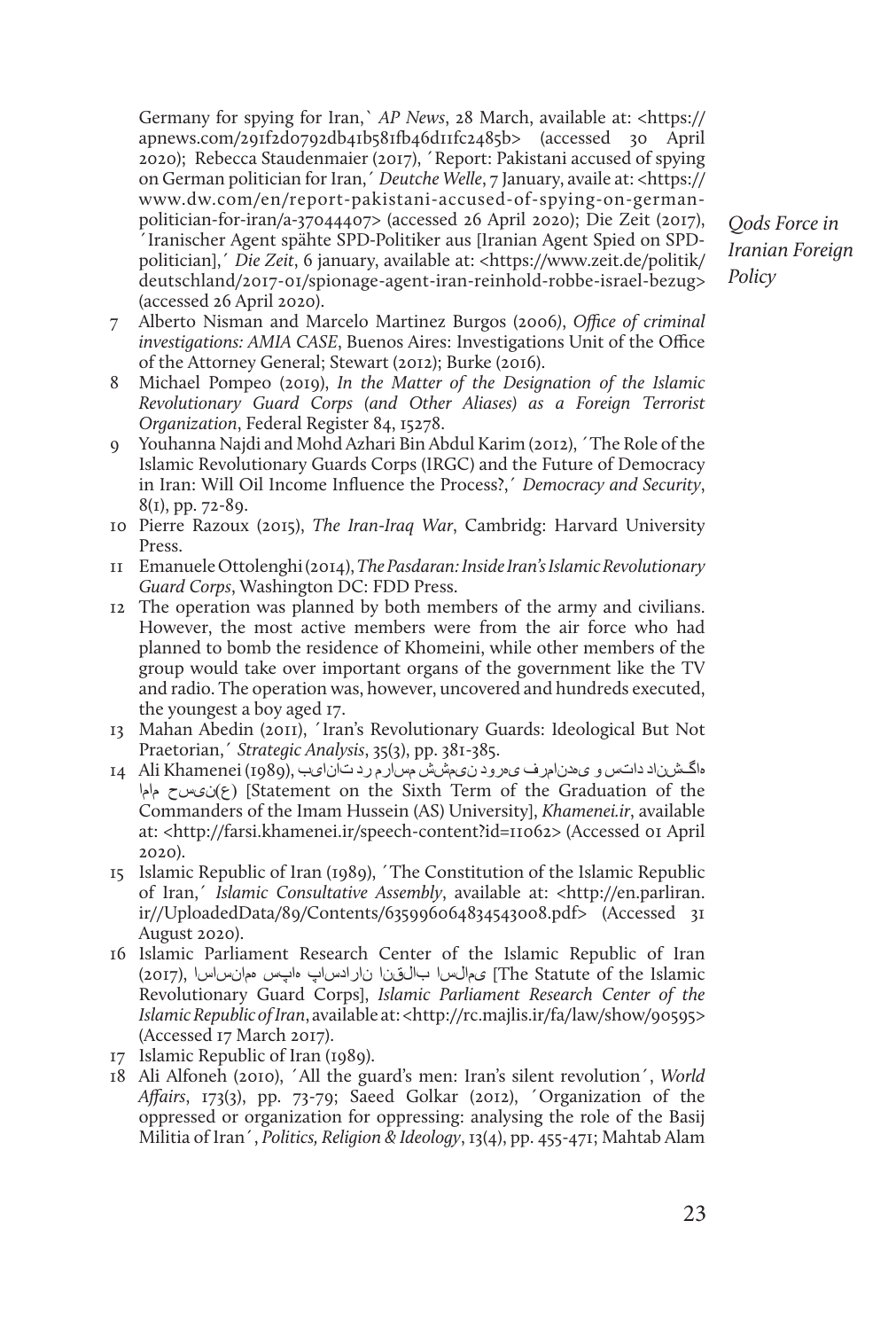Rizvi (2012), ´Evaluating the Political and Economic Role of the IRGC´, *Strategic Analysis*, 36(4), pp. 584-596.

- 19 Some of the banks are *Bank-e Sepah*, *Bank-e Ansar* and *Bank-e Tosey-e Taavon*.
- 20 *Khatam Al-Anbiya* is an Arabic word meaning Seal of the Prophets.
- 21 Some of the more known media sources are *Sepah News*, *Sobhe Sadegh* and *Basij News Agency*.
	- 22 Ayatollah Lahouti Eshkevari was later arrested by the IRI and suspiciously died in the notorious Evin prison (Morad Veysi (2010), تیاور گرم کوکشم The story of Ayatollah Lahouti´s Suspicious Death) نى وا رد ى تومال مللات،آ in Evin], *Radio Farda*, 29 October, available at: < https://www.radiofarda. com/a/f2\_Iran\_post\_revolution\_Lahooti\_Ayatollah\_death\_suspicious\_ strechnin\_poisoned/2204740.html > (accessed 12 May 2020 )).
	- 23 Behzad Nabavi was arrested in 2009 and sentenced to several years in prison for threatening national security (BBC (2010), Iran jails opposition leader Behzad Nabavi, *BBC*, 9 February, available at: <http://news.bbc. co.uk/2/hi/middle\_east/8507016.stm> (Accessed 31 August 2020)).
	- 24 Ali Shamkhani was previously the commander of the Pasdaran's navy branch and became later the commander of the navy of the regular military. Today he holds the top position of the secretary of the Supreme National Security Council.
	- 25 Frederic Wehrey, Jerrold D. Green, Brian Nichiporuk, Alireza Nader, Lydia Hansell, Rasool Nafisi, S. R. Bohandy (2009), *The rise of the Pasdaran: Assessing the domestic roles of Iran's Islamic Revolutionary Guards Corps*, California: Rand Corporation.
	- 26 Islamic Parliament Research Center of the Islamic Republic of Iran (2017).
	- 27 Francois Géré (2007), *´Suicide Operations: Between War and Terrorism´*, in Gérard Chaliand and Arnaud Blin (eds.) *The History of Terrorism: From Antiquity to Al Qaeda*, California: University of California Press; Williamson Murray and Kevin Woods (2014), *The Iran-Iraq War - A Military and Strategic History*, Cambridge: Cambridge University Press.
	- 28 Montazeri was for a long time considered Khomeini´s heir. After a dispute with Khomeini, however, Montazeri lost his position. After Khomeini´s death, Montazeri had continued conflicts with the new appointed Supreme Leader, Ali Khamenei. Montazeri was therefore placed in house arrest for several years.
	- 29 Ahmad Vahidi became the Minister of Defense of the IRI during the presidency of Mahmoud Ahmadinejad. Vahidi is since 2007 wanted by Argentine via the Interpol for charges of aggravated murder and damages (Interpol (2017a), Vahidi, Ahmad: Wanted by Argentina, *Interpol*, available at: <https://www.interpol.int/How-we-work/Notices/View-Red-Notices#-49957> (Accessed 31 August 2020)).
	- 30 William Fulton (2013), *The IRGC Command Network Formal Structures and Informal Influence*, Washington: American Enterprise Institute´s Critical Threats Project.
	- 31 Carl Anthony Wege (1997), ´Iranian intelligence organizations,´ *International Journal of Intelligence and Counter Intelligence*, 10(3), pp. 287- 298; Carl Anthony Wege (2010), ´The Hizballah Security Apparatus,´ *Perspectives on Terrorism*, 2(7), pp. 11-17; Udit Banerjea (2015), ´Revolutionary Intelligence: The Expanding Intelligence Role of the Iranian Revolutionary Guard Corps,´ *Journal of Strategic Security*, 8(3), pp. 92-106; Michael

*CEJISS* 

*3/2020*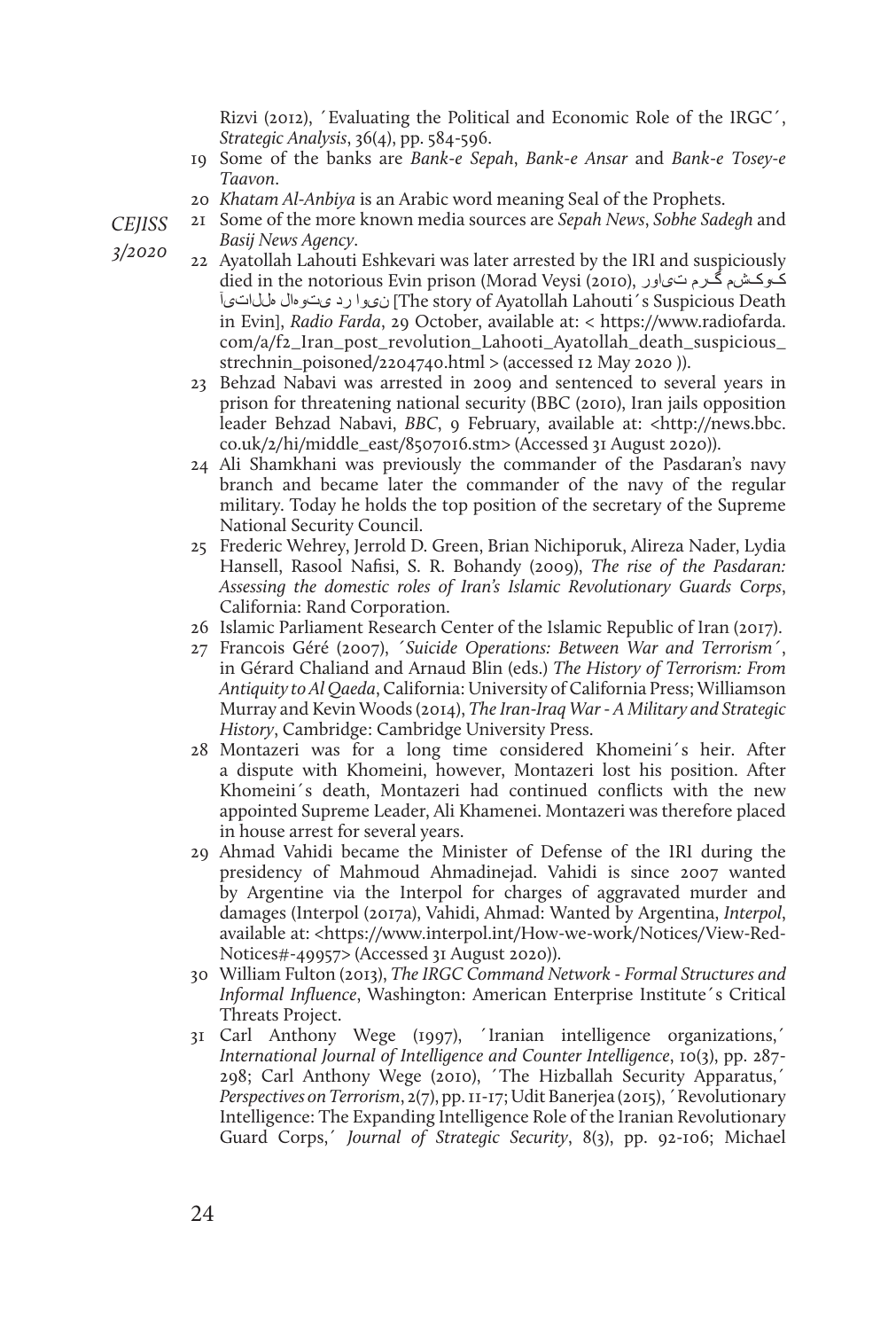Wigginton, Robert Burton, Carl Jensen, David McElreath, Stephen Mallory, and Daniel Doss (2015), ´Al-Qods Force: Iran's weapon of choice to export terrorism,´ *Journal of Policing, Intelligence and Counter Terrorism*, 10(2), pp. 153-165.

32 Ben Smith (2007), *The Quds Force of the Iranian Revolutionary Guard*, London: The House of Commons Library; Anthony H. Cordesman and Martin Kleiber (2007), *Iran's military forces and warfighting capabilities: the threat in the Northern Gulf*, Washington: Center for Strategic and International Studies; Steven O'hern (2012), *Iran's revolutionary guard: the threat that grows while America sleeps*, Virginia: Potomac Books; Ilan Berman (2016), *Iran's deadly ambition: The Islamic Republic's quest for global power*, New York: Encounter Books.

*Ardavan Khoshnood*

- 33 Walter Laqueur (1996), ´Postmodern terrorism,´ *Foreign Affairs*, 75, 24- 36; Ladan Boroumand and Roya Boroumand (2002), `Terror, Islam, and democracy,` *Journal of Democracy*, 13(2), 5-20; Iran Human Rights Documentation Center (2007), *Murder at Mykonos: Anatomy of a Political Assassination*, Connecticut: Iran Human Rights Documentation Center; Iran Human Rights Documentation Center (2008), *No Safe Haven: Iran's Global Assassination Campaign*, Connecticut: Iran Human Rights Documentation Center; Iran Human Rights Documentation Center (2011), *Condemned by Law: Assassination of Political Dissidents Abroad*, Connecticut: Iran Human Rights Documentation Center.
- 34 Wege (1997).
- 35 Islamic Republic of Iran (1989).
- 36 The constitution in a footnote translates *ommat* to nation.
- 37 R. K. Ramazani (1989), `Iran's Foreign Policy: Contending Orientations,´ *Middle East Journal*, 43(2), pp. 202-217.
- 38 Mohammad Javad Zarif (2014), Iran is committed to a peaceful nuclear program, *Washington Post*, 13 June, available at: <https:// www.washingtonpost.com/opinions/mohammad-javad-zarif-iran-iscommitted-to-a-peaceful-nuclear-program/2014/06/13/491fc982-f197- 11e3-bf76-447a5df6411f\_story.html> (accessed 4 April 2020).
- 39 Judith Palmer Harik (2005), *Hezbollah: The changing face of terrorism*, New York: IB Tauris; Mona Harb & Reinoud Leenders (2005), 'Know thy enemy: Hizbullah,'terrorism'and the politics of perception,´ *Third World Quarterly*, 26(1), pp. 173-197; Marc DeVore (2012), ´Exploring the Iran-Hezbollah relationship: A case study of how state sponsorship affects terrorist group decision-making,´ *Perspectives on Terrorism*, 6(4-5), pp. 85-107; Shahram Akbarzadeh (2016), ´Why does Iran need Hizbullah?,´ *The Muslim World*, 106(1), pp. 127-140.
- 40 Islamic Consultative Assembly News Agency (2016), هرطاخ رادرس ینامیلس زا The Recollection of General) دهشم رد یربهر نمدخ یناجیرال اب کرتشم هسلج Soleimani of his Common Meeting with Larijani in Attendance of the Leader], *Islamic Consultative Assembly News Agency*, available at: <http:// www.icana.ir/Fa/News/294723> (accessed 1 April 2020).
- 41 Shirazi (1928-2001) was a grand ayatollah. Initially he supported Khomeini in the Islamic revolution but had soon conflicts with him why he never became part of the inner circle of the regime.
- 42 Toby Matthiesen (2016), The World's Most Misunderstood Martyr, *Foreign Policy*, 8 January, available at: <https://foreignpolicy.com/2016/01/08/theworlds-most-misunderstood-martyr/> (accessed 23 March 2020).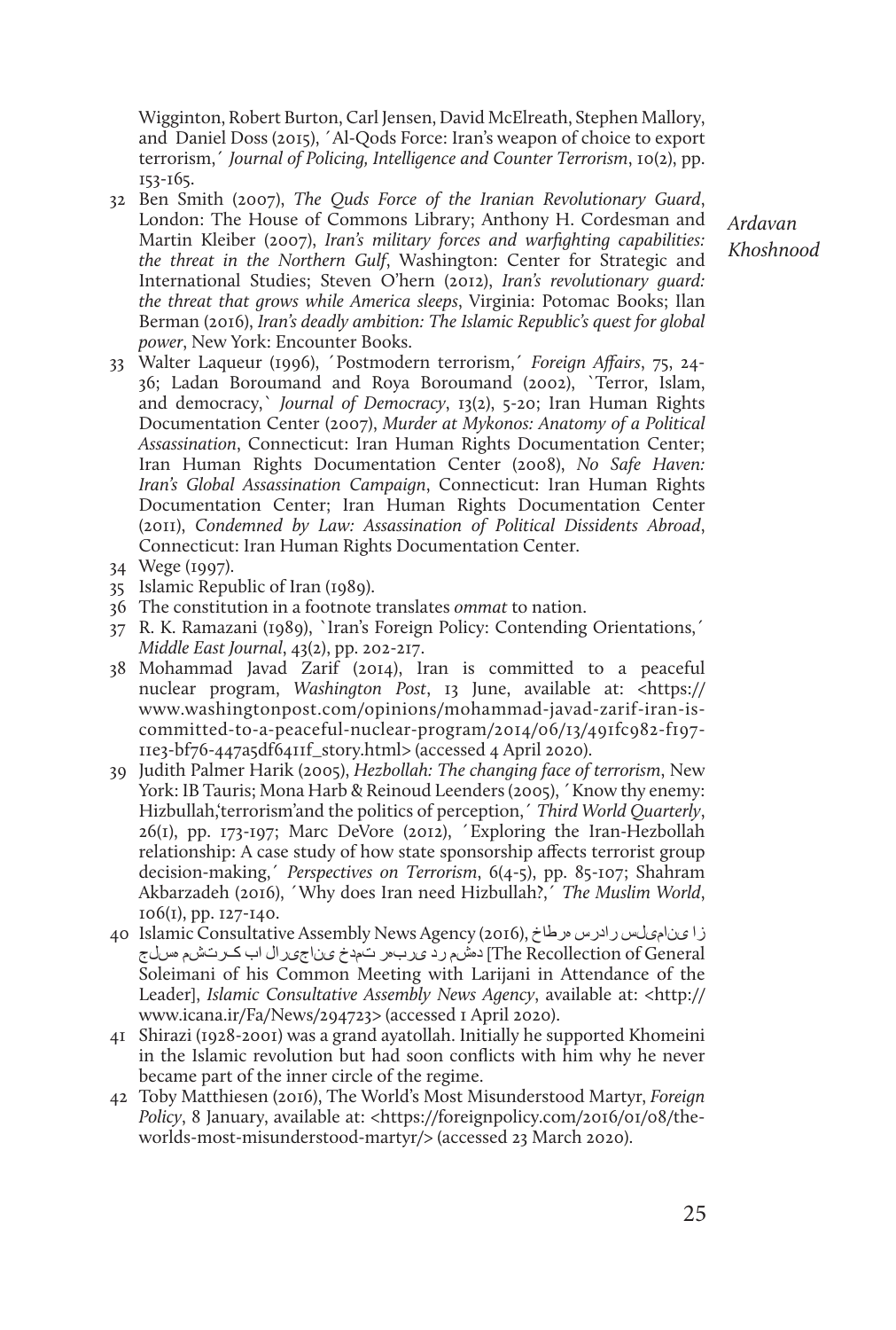43 Jack Freeman (2009), ´The al Houthi Insurgency in the North of Yemen: An Analysis of the Shabab al Moumineen,´ *Studies in Conflict & Terrorism*, 32(11), pp. 1008-1019; Andrew Terrill (2014), ´Iranian involvement in Yemen,´ *Orbis*, 58(3), pp. 429-440.

44 Al-Jazeera (2014), Bahrain accuses Iran of training rebels, *Al-Jazeera*, 3 january, availe at: <https://www.aljazeera.com/news/middleeast/2014/01/

bahrain-accuses-iran-training-rebels-201413144049814960.html> (accessed 23 April 2020); BBC (2016), Bahrain revokes top Shia cleric Isa

- Qassim's citizenship, *BBC*, available at: <http://www.bbc.com/news/ world-middle-east-36578000> (Accessed 31 August 2020).
- 45 Hasan Tariq Al-Hasan (2011), ´The role of Iran in the failed coup of 1981: the IFLB in Bahrain,´ *Middle East Journal,* 65(4), pp. 603-617.
- 46 Geneive Abdo (2011), How Iran keeps Assad in power in Syria, *Foreign Affairs*, available at: <https://www.foreignaffairs.com/articles/iran/2011-08-25/ how-iran-keeps-assad-power-syria> (accessed 18 May 2020); Mariano V. Ospina and David H. Gray (2014), ´Syria, Iran, and Hizballah: A Strategic Alliance,´ *Global Security Studies*, 5(1), pp. 27-36.
- ساسايب اپورا هيداحتا ياعدا :تسرپنامهم ,(2011) Affairs Foreign of Ministry 47 و ينكفارف تسا] Mehmanparast: The Claim of the European Union is Baseless and Manipulative], *Ministry of Foreign Affairs*, available at: <http:// mfa.ir/index.aspx?fkeyid=&siteid=1&pageid=2122&newsview=17813> یاهورین :نارادساپ هاپس هدنامرف ,(2012) Tube You); 2020 April 15 accessed( سدق هاپس رد هیروس*] The Commander of Pasdaran: The Qods Forces in Syria], You Tube*, available at: <https://youtu.be/2x05kZBbIpM> (accessed 2 April 2020); Bozorgmehr Sharafedin (2016a), Death toll among Iran's forces in Syrian war passes 1,000, *Reuters*, available at: <https://www.reuters.com/ article/us-mideast-crisis-syria-iran/death-toll-among-irans-forces-insyrian-war-passes-1000-idUSKBN13H16J> (accessed 22 April 2020).
- 48 Islamic Parliament Research Center of the Islamic Republic Of Iran (2016), تسا یتسیرورت یاه نامزاس تسرهف رد سدق هاپس ندادرارق لابند هب اکیرمآ [The US is trying to Add the Pasdaran to the List of Terrorist Organizations], *Islamic Parliament Research Center of the Islamic Republic of Iran*, available at: http://rc.majlis.ir/fa/news/show/983639 (Accessed 1 April 2020).
- 49 Press TV (2015), Rouhani extends condolences over IRGC commander killing in Syria, *Press TV*, 9 October, <https://www.presstv.com/ Detail/2015/10/09/432643/Iranian-commander-Syria-Major-General-Hossein-Hamedani>, available at: (accessed 1 April 2020); Bozorgmehr Sharafedin (2016b), Iran's army denies direct involvement in Syria, speaks of 'volunteers, *Reuters*, 20 April, available at: <https://uk.reuters.com/ article/uk-mideast-crisis-syria-iran-idUKKCN0XH11J> (accessed 15 April 2020).
- 50 Wigginton et al. (2015).
- 51 Denise Natali (2017), ´Syria's Spillover on Iraq: State Resilience,´ *Middle East Policy*, 24(1), pp. 48-61.
- 52 Kenneth Katzman (2017), *Iran´s Foreign and Defense Policies*, Washington: Congressional Research Service; Natali (2017).
- نیب یراوتسا دنویپ هقلح یوقت رادرس ,(2014) Islamic Parliament of Iran (2014 تس ا قارع و ناری ا تالم [General Taghvi: There is a Strong Connection Between the Iranian and the Iraqi People, *Islamic Parliament of Iran*, available at: http://www.parliran.ir/majles/fa/Content/4\_ artmajles1/49139-%D8%B3%D8%B1%D8%AF%D8%A7%D8%B1%20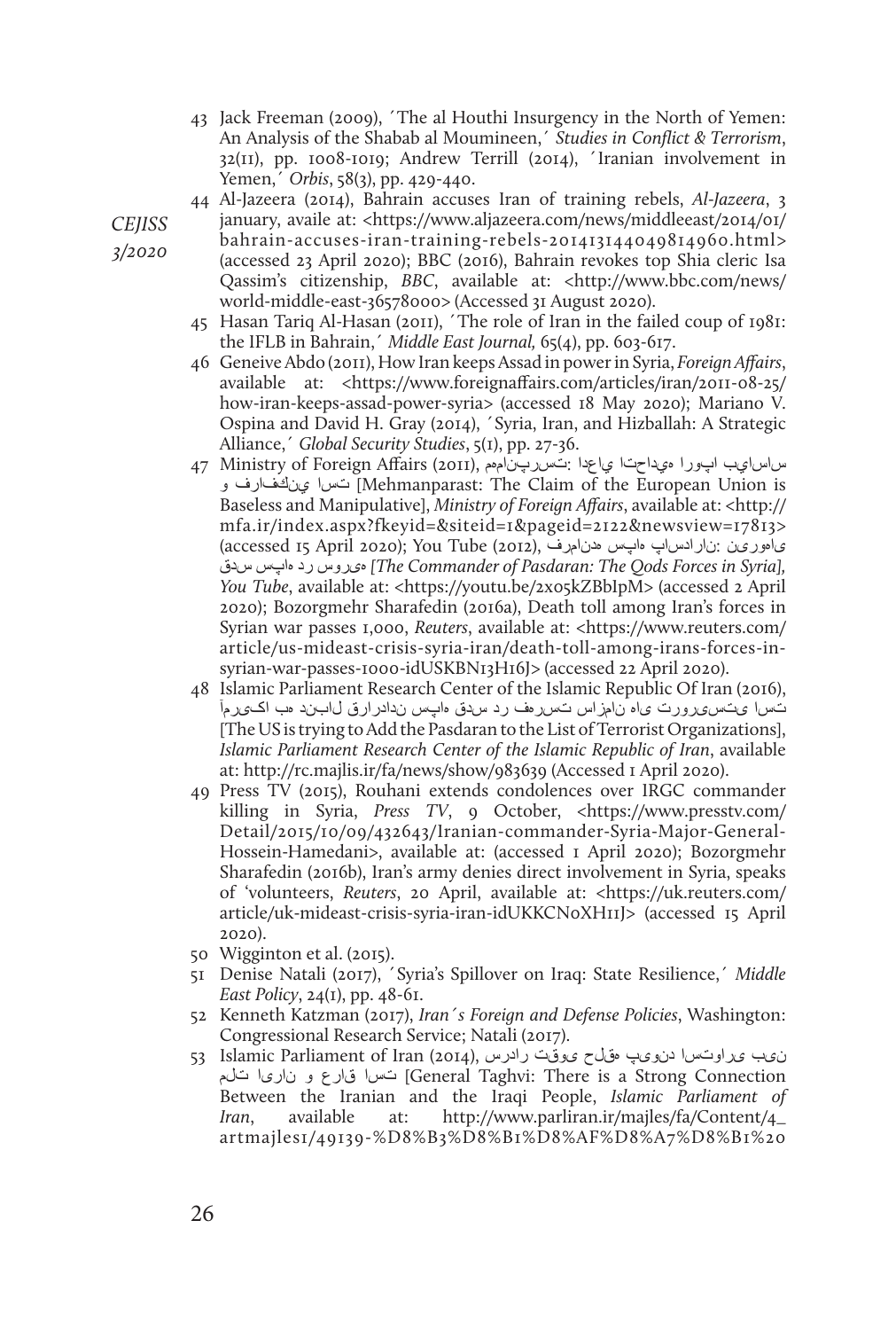%D8%AA%D9%82%D9%88%DB%8C%20 %D8%AD%D9%84%D9%82%D9%87%20 %D9%BE%DB%8C%D9%88%D9%86%D8%AF%20%D8%A7%D-8%B3%D8%AA%D9%88%D8%A7%D8%B1%DB%8C%20 %D8%A8%DB%8C%D9%86%20%D9%85%D9%84%D8%AA%20 %D8%A7%DB%8C%D8%B1%D8%A7%D9%86%20%D9%88%20 %D8%B9%D8%B1%D8%A7%D9%82%20%D8%A7%D8%B3%D8%AA (accessed 20 April 2020); Islamic Consultative Assembly News Agency (2016).

- 54 Katzman (2017).
- 55 Michael Reisman (1995), ´Covert Action,´ *Yale Journal of International Law,* 20(419), pp. 419-425; Wege (1997); Dennis Pluchinsky (1997), ´The terrorism puzzle: Missing pieces and no boxcover,´ *Terrorism and Political Violence,* 9(1), pp. 7-10; Thomas Badey (1998), ´Defining international terrorism: A pragmatic approach,´ *Terrorism and Political Violence,* 10(1), pp. 90-107; Stéphane Leman‐Langlois and Jean-Paul Brodeur (2005), ´Terrorism Old and New: Counterterrorism in Canada,´ *Police Practice and Research,* 6(2), pp. 121-140.
- 56 Pluchinsky (1997); Wege (1997); Badey (1998); Iran Human Rights Documentation Center (2007); Iran Human Rights Documentation Center (2008); Iran Human Rights Documentation Center (2011); Wigginton et al.  $(2015).$
- 57 Nisman and Burgos (2006); Michael Rubin (2017), Iran's Emboldened U.S. Lobby, *Commentary Magazine*, 20 March, available at: <https://www. commentarymagazine.com/michael-rubin/irans-emboldened-u-s-lobbyniac/> (accessed 15 April 2020).
- 58 Jefrey Goldberg (2009), Trita Parsi, Lobbyist for Iran?, *The Atlantic*, 13 November, availabe at: <https://www.theatlantic.com/international/ archive/2009/11/trita-parsi-lobbyist-for-iran/30133/> (accessed 26 August 2020); Alex Shirazi (2015), The Shady Family Behind America's Iran Lobby. *The Daily Beast*, 15 September, available at: < https://www.thedailybeast. com/the-shady-family-behind-americas-iran-lobby > (accessed 26 August 2020); Adam Kredo (2017), Former Iranian Official, Pro-Tehran Lobbyist Hosted at Obama White House Dozens of Times, *The Washington Free Beacon*, 23 January, availabe at: <https://freebeacon.com/national-security/ former-iranian-official-pro-tehran-lobbyist-hosted-obama-white-housedozens-times/> (accessed 26 August 2020); Rubin (2017).
- 59 Press TV was launched in 2007 and is owned by the IRI. President Mahmoud Ahmadinejad visited the Press TV staff on its opening ceremony (Nazila Fathi (2007), Iran expands role in media, via satellite and in English, *The New York Times*, 3 July, available at: <https://www.nytimes.com/2007/07/03/ world/middleeast/03iran.html> (accessed 26 August 2020)).
- 60 Wigginton et al. (2015).
- 61 Cynthia J. Arnson, Haleh Esfandiari and Adam Stubits (2009), *Iran in Latin America: Threat or 'Axis of Annoyance'?*, Washington: Woodrow Wilson International Center for Scholars. Matthew Levitt (2013), *Iranian Terrorism Under 'Moderate' Presidents*, Washington: The Washington Institute for Near East Policy.
- 62 Zabih (1982); Kamran Taremi (2005), ´Iranian foreign policy towards occupied Iraq, 2003-05,´ *Middle East Policy*, 12(4), 28-47; Abdo (2011); Wigginton et al. (2015); Akbarzadeh (2016).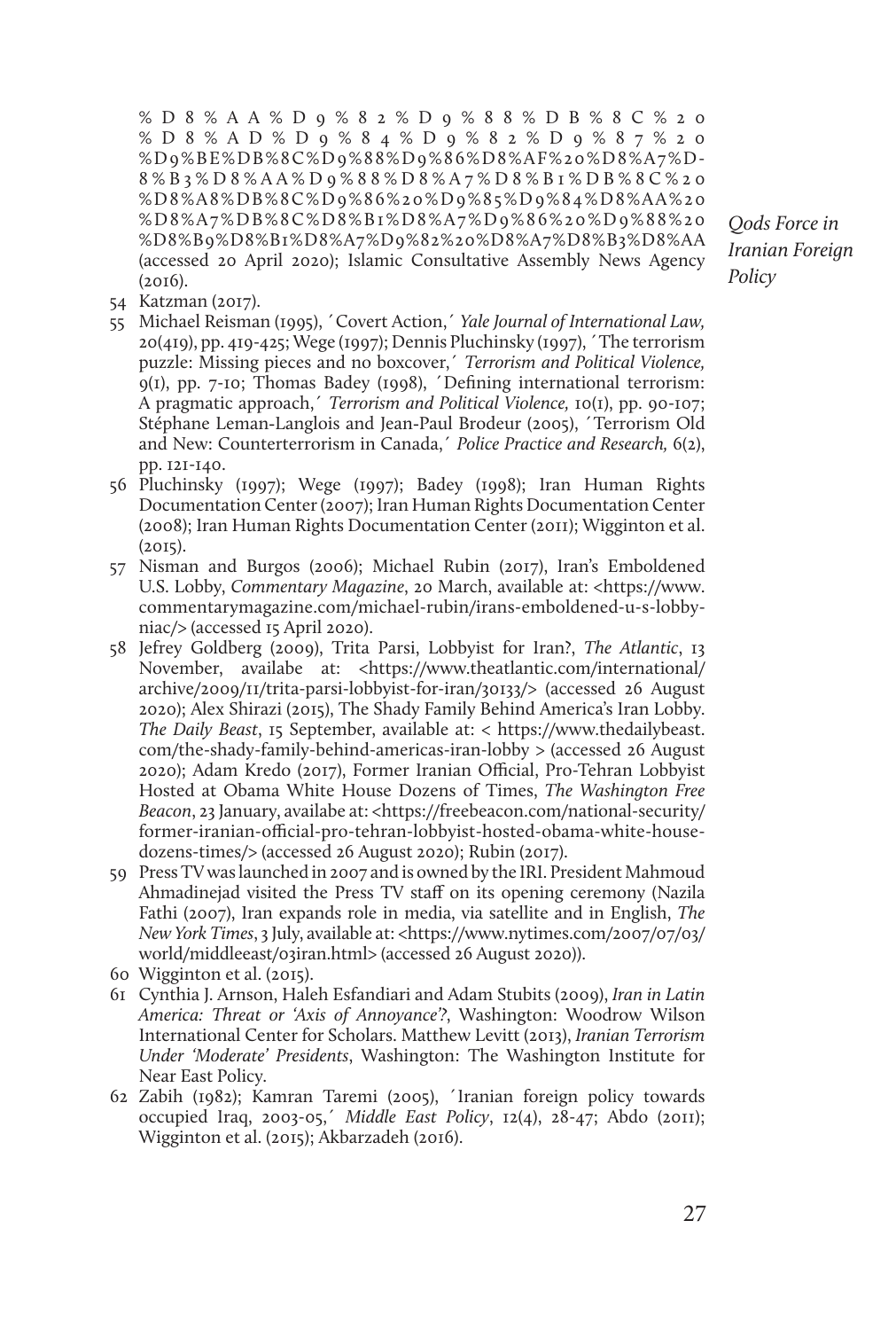- 63 Steven R. Ward (2014), *Immortal: A Military History of Iran and Its Armed Forces*, Washington: Georgetown University Press; Press TV (2016), Iran test-fires two ballistic missiles during large-scale drills, Press TV, 9 March, available at: <https://www.presstv.com/  $Detail/2016/03/09/454681/iran-irgc-ballistic-missile- (accessed 22)$
- *CEJISS 3/2020*  فده کی "۲ زمره کشوم» اب هاپس ,(2016) News Tasnim); 2020 March 2 Pasdaran´s "Hormozإ درک مدهنم یرتمولیک ۲۵۰ ملصاف زا ار ی یای رد Missile" was Able to Destroy a Maritime target 250 km Away], Tasnim News, available at: <https://www.tasnimnews.com/fa/news/1395/12/ 19/1350668/%D8%B3%D9%BE%D8%A7%D9%87-%D8%A8%D8%A7- %D9%85%D9%88%D8%B4%DA%A9-%D9%87%D8%B1%D9%85%D8%B2- 2-%DB%8C%DA%A9-%D9%87%D8%AF%D9%81-%D8%AF%D8%B1%DB %8C%D8%A7%DB%8C%DB%8C-%D8%B1%D8%A7-%D8%A7%D8%B2- %D9%81%D8%A7%D8%B5%D9%84%D9%87-250-%DA%A9%DB %8C%D9%84%D9%88%D9%85%D8%AA%D8%B1%DB%8C-%D-9%85%D9%86%D9%87%D8%AF%D9%85-%DA%A9%D8%B1%D8%AF> (accessed 30 August 2020); Sam Wilkin and Bozorgmehr Sharafedin (2016), Despite Threat Of Sanctions, Iran Tests Missiles Marked With The Phrase 'Israel Must Be Wiped Out', *Huffington Post*, 9 March, available at: <https:// www.huffpost.com/entry/iran-missile-tests\_n\_56e000ace4b0860f99d73 ba5> (accessed 26 April 2020).
	- 64 Ward (2014).
	- 65 Mohammad Hossein Jamshidi (2001), *Basis and History of Military Thought in Iran*, Tehran: Islamic Revolutionary Guard Corps College of Command.
	- 66 Islamic Consultative Assembly News Agency (2016).
	- 67 Ward (2014).
	- 68 Wilkin and Sharafedin (2016).
	- 69 Shahram Akbarzaadeh (2015), ´Iran and Daesh: the case of a reluctant Shia power,´ *Middle East Policy,* 22(3), pp. 44-54.
	- 70 Wigginton et al. (2015).
	- 71 Islamic Parliament Research Center of the Islamic Republic of Iran (2016).
	- اب طابترا ظفح هیروس رد روضح زا ام فده :یمالس رادرس ,(2016) Tube You 72 بزح هللا و نیطسلف تسا]General Salami: Our Aim of Being in Syria is to Protect our Connections with Hezballah and Palestine], *You Tube*, available at: <https://youtu.be/dp6hdfx8gcY> (Accessed 2 April 2020).
	- سدق یورین وضع یچقارع :هاپس ناهدنامرف نیتسخن زا یکی ,(b2016 (BBC 73 تسا] One of the first commanders of the IRGC: Araghchi is a member of the Quds Force], *BBC*, available at: <https://www.bbc.com/persian/ iran/2016/06/160615\_l45\_mansouri\_araghchi\_irgc> (accessed 31 August 2020).
	- 74 Yossi Alpher (2019), *Winners and Losers in the 'Arab Spring': Profiles in Chaos*, New York: Routledge.
	- 75 Laila Bassam and Tom Perry (2015), How Iranian general plotted out Syrian assault in Moscow, *Reuters*, 6 October, avilable at: <https:// www.reuters.com/article/us-mideast-crisis-syria-soleimani-insigh/ how-iranian-general-plotted-out-syrian-assault-in-moscowidUSKCN0S02BV20151006> (accessed 15 April 2020).
	- 76 Iran Human Rights Documentation Center (2007); Iran Human Rights Documentation Center (2008); Iran Human Rights Documentation Center (2011).
	- 77 Library of Congress (2012), *Iran´s Ministry of Intelligence and Security:*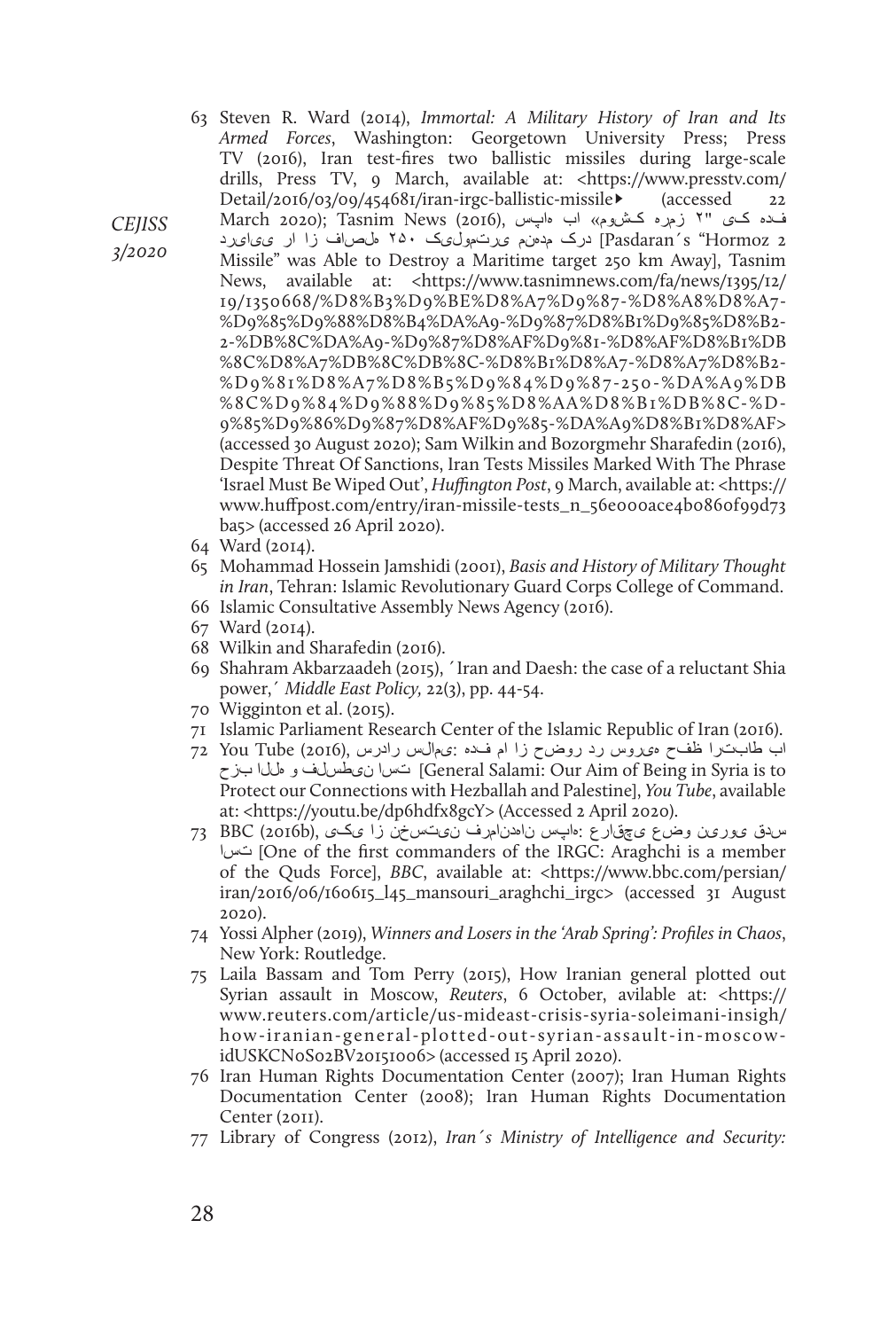*A Profile*, Washington: Library of Congress; Säkerhetspolisen (2012), *Främmande makt - flera fall av iakttagelser om underrättelsehot [Foreign Powers - Several Cases of Intelligence Threats]*, Stockholm: Säkerhetspolisen; AFP (2017); Die Zeit (2017).

78 The Meir Amit Intelligence and Terrorism Information Center (2012), *Latin America as an Arena for Iran and Hezbollah's Terrorist, Subversive and Criminal Activities*, Ramat Hasharon: The Meir Amit Intelligence and Terrorism Information Center; Matthew Levitt (2015), ´Iranian and Hezbollah Operations in South America: Then and Now,´ *PRISM*, 5(4), pp. 119-133.

*Ardavan Khoshnood*

- 79 Richard Bernstein (1986), The terror: Why france? Why now?, *The New York Times*, 19 October, available at <https://www.nytimes.com/1986/10/19/ magazine/the-terror-why-france-why-now.html> (accessed 1 September 2020); Pluchinsky (1997); Murray and Woods (2014); France 24 (2016), In pictures: France and Iran´s turbulent diplomatic history, *France 24*, available at: <https://graphics.france24.com/france-iran-relationspictures/> (accessed 18 April 2020).
- 80 Youssef M. Ibrahim (1990), Trial of Accused Mastermind in Bombings Begins in Paris, *New York Times*, 30 January, available at: <https:// www.nytimes.com/1990/01/30/world/trial-of-accused-mastermind-inbombings-begins-in-paris.html> (accessed 12 February 2020); Boroumand and Boroumand (2002).
- 81 Didier Bigo (1991a), ´Les attentats de 1986 en France: un cas de violence transnationale et ses implications (Partie 1),´ *Cultures & conflits,* Winter 1991; Didier Bigo (1991b), ´Les attentats de 1986 en France (Partie 2),´ *Cultures & Conflits,* Winter 1991.
- 82 Claude Moniquet (2019), *The Recent Iranian Terrorist Plots in Europe*, Brussels: European Strategic Intelligence and Security Center.
- 83 Wigginton et al. (2015); Katzman (2017).
- 84 Alberto Nisman was an Argentinian prosecutor. He led the investigation of the AMIA bombing. On January 19, 2015, he was shot and killed in his residence. Nisman had reported that he was to indict the president of Argentine for conspiring with the IRI for "downplay[ing] the AMIA bombing" (Katzman (2017)). His homicide remains unsolved.
- 85 Nisman and Burgos (2006).
- 86 Interpol (2017b), Rezai, Mohsen: Wanted by Argentina, *Interpol*, available at: <https://www.interpol.int/How-we-work/Notices/View-Red-Notices#2007-49958> (accessed 31 August 2020).
- 87 Interpol (2017a).
- 88 Interpol (2017c), Fallahijan, Ali: Wanted by Argentina, *Interpol*, available at: <https://www.interpol.int/How-we-work/Notices/View-Red-Notices#2006-34754> (Accessed 31 August 2020).
- 89 Carol Leonnig (2006), Iran Held Liable in Khobar Attack, Washington Post, 23 December, <https://www.washingtonpost.com/archive/ politics/2006/12/23/iran-held-liable-in-khobar-attack-spanclassbankheadjudge-orders-254-million-paymentspan/6a93eae4-7e03- 4167-9cf8-c3b11f42d160/> (accessed 30 August 2020).
- 90 US Department of State (2019), Designation of the Islamic Revolutionary Guard Corps, *US Department of State*, available at: <https://www.state. gov/designation-of-the-islamic-revolutionary-guard-corps/> (accessed 17 January 2020).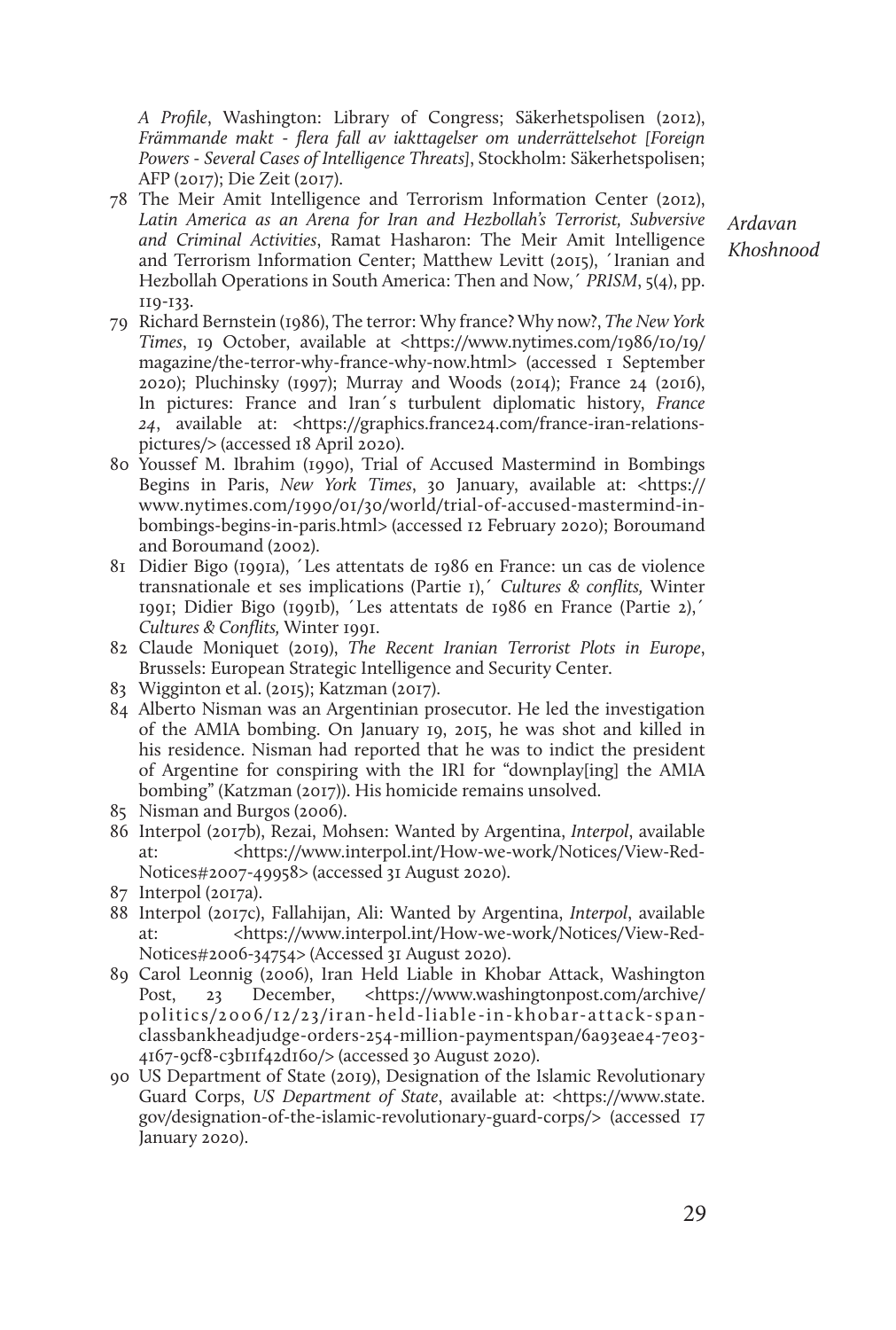- 91 Iran Human Rights Documentation Center (2008).
- 92 Iran Human Rights Documentation Center (2007); Iran Human Rights Documentation Center (2008); Iran Human Rights Documentation Center (2011).
- 93 Iran Human Rights Documentation Center (2007).

*CEJISS* 

*3/2020* 

- 94 Mary Williams Walsh (1997), German Court Finds Iran's Leaders Ordered Slayings, *Los Angeles Times*, 11 April, available at: <https://www.latimes. com/archives/la-xpm-1997-04-11-mn-47727-story.html> (accessed 14 April 2020).
- 95 Houman Sadri (1998), ´Trends in the foreign policy of revolutionary Iran,´ *Journal of Third World Studies*, 15(1), 13-37.
- 96 Iran Human Rights Documentation Center (2008).
- 97 Daniel Byman (2015), *State Sponsor of Terror: The Global Threat of Iran*, Washington: U.S. House of Representatives Committee on Foreign Affairs Subcommittee on Terrorism, Nonproliferation, and Trade; Katzman (2017).
- 98 Wigginton et al. (2015).
- 99 (Islamic Consultative Assembly News Agency (2011), رورت ماقم یاه هاپس ، The Terror تس امسیرورت اب مزرابم رد اکیرمآ ضقانتم راتفر مرابود تابثا of Pasdaran Officials Again Proves the Contradictory Behavior of America in the Fight Against Terrorism], *Islamic Consultative Assembly News Agency*, available at: <http://www.icana.ir/Fa/News/182081> (accessed 1 April 2020); Iran Human Rights Documentation Center (2011).
- 100AFP (2017).
- 101 Fathi (2007); Goldberg (2009); Säkerhetspolisen (2012); Library of Congress (2012); Zarif (2014); Shirazi (2015); AFP (2017); Kredo (2017); Die Zeit (2017).
- یناجم یاهیبال یهرابرد تاعالطا ریزو رظن ,(2017) Tube You); 2017 (Rubin 102 یروهمج یمالسا رد جراخ روشک] The View of the Minister of Intelligence About the Gratis Lobbys of the Islamic Republic Abroad], You Tube, available at: <https://youtu.be/bTsCNmRHA0o> (accessed 23 March 2020).
- 103 AFP (2017); Staudenmaier (2017).
- 104Khamenei (1989).
- 105 Islamic Parliament of Iran (2014); Islamic Parliament of Iran (2015), The Nuclear Issue] دوش روشکرد هشقان. ثعاب دیابن یاهتسه عوضوم Should not Contribute to Conflicts in the Country], *Islamic Parliament of Iran*, available at: <http://www.parliran.ir/majles/fa/Content/4\_ artmajles1/52543-%D9%85%D9%88%D8%B6%D9%88%D8%B9%20 %D9%87%D8%B3%D8%AA%D9%87%D8%A7%DB%8C%20 %D9%86%D8%A8%D8%A7%DB%8C%D8%AF%20 %D8%A8%D8%A7%D8%B9%D8%AB%20%D9%85%D9%86%D8%A7%D9 %82%D8%B4%D9%87%20%D8%AF%D8%B1%DA%A9%D8%B4%D9%88% D8%B1%20%D8%B4%D9%88%D8%AF> (accessed 1 April 2020).
- 106Mohammad Javad Zarif (2016), Why Iran is building up its defenses, *Washington Post*, 20 April, available at: <https://www.washingtonpost. com/opinions/zarif-what-critics-get-wrong-about-iran-and-the-nuclearagreement/2016/04/20/7b542dee-0658-11e6-a12f-ea5aed7958dc\_story. html> (accessed 12 April 2020).
- 107 Bernstein (1986); Didier (1991a); Didier (1991b); Badey (1998); Jenkins (2001); Boroumand and Boroumand (2002); Harb and Leenders (2005); Lawrence Wright (2006), *The Looming Tower: Al-Qaeda and the Road to 9/11,* New York: Vintage; Daniel Byman (2008), ´Iran, terrorism, and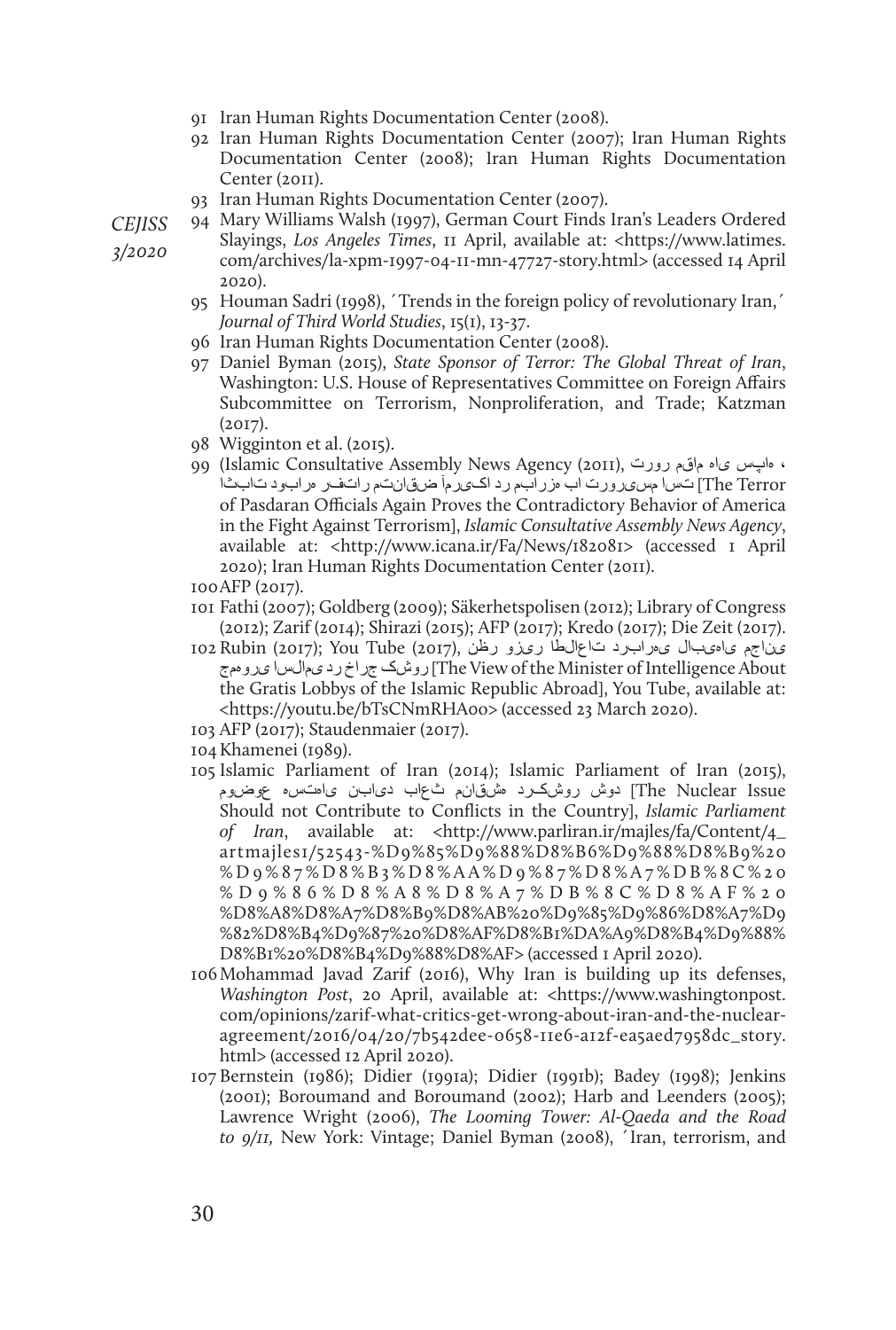weapons of mass destruction,´ *Studies in Conflict & Terrorism,* 31(3)**,** pp. 169-181; Arnson et al. (2009); DeVore (2012); Masoud Kazemzadeh (2013), Ayatollah Khamenei's Foreign Policy Orientation, *Comparative Strategy,* 32(5), pp. 443-458; Al-Jazeera, 2014; Ospina and Gray (2014); Banerjea (2015); Akbarzadeh (2016); France 24 (2016); Sherree DeCovny (2017), *Lightning War: Outflanked by cyber-threats, can financial firms maneuver fast enough?*, Virginia: CFA Institute Magazine*,* 28, 1-3.

- 108Philippe Migaux (2007), ´The Future of the Islamist Movement,´ in: Gérard Chaliand and Arnaud Blin (eds.) *The History of Terrorism: From Antiquity to Al Qaeda*, California: University of California Press.
- 109Fredrik Dahl (2009), Iran cleric says "time to export the revolution", *Reuters*, 4 September, availabe at: <https://www.reuters.com/article/ us-iran-revolution-cleric/iran-cleric-says-time-to-export-therevolution-idUSTRE5833FV20090904> (accessed 12 March 2020); ؛ناریا یمالسا یروهمج یجراخ تسایس رد ییارگ تما ,(2014) Khani Hossein The Ummah-Oriented) هنییازف لماعت و یارقلا ما یاه نیرتکد قی بطت Foreign Policy of the Islamic Republic of Iran; Comparing the two Doctrines of "Umm Al-Qura "and" Increasing Engagement"], *Strategic Research of Politics,* 2, 9-30; Tasnim News (2016); Iranian Students News Agency. 2017a. ناریا یگن رف بال قنا رودص زا برغ سرت .Agency. 2017a Fears the Export of Iran's Cultural Revolution]. *Iranian Students News Agency*, availabe at: <https://www.isna.ir/news/95111208503/%D8%A A%D8%B1%D8%B3-%D8%BA%D8%B1%D8%A8-%D8%A7%D8%B2- %D8%B5%D8%AF%D9%88%D8%B1-%D8%A7%D9%86%D9%82%D9%84 %D8%A7%D8%A8-%D9%81%D8%B1%D9%87%D9%86%DA%AF%DB%8C- %D8%A7%DB%8C%D8%B1%D8%A7%D9%86> (accessed 12 March 2020); دیجم و نایچماداب، یدابآ فجن یرد .b2017 .Agency News Students Iranian Dorinajafabadi, Badamchian نارهت رد نم ب 12مسارم نانارنخس ی اصنا and Majid Ansari are the Speakers of the Event of 12 Bahman in Tehran]. *Iranian Students News Agency*, availabe at: <https://www.isna.ir/news/ 95111107455/%D8%AF%D8%B1%DB%8C-%D9%86%D8%AC%D9%81- %D8%A2%D8%A8%D8%A7%D8%AF%DB%8C-%D8%A8%D 8%A7%D8%AF%D8%A7%D9%85%DA%86%DB%8C%D8%A 7%D9%86-%D9%88-%D9%85%D8%AC%DB%8C%D8%AF- %D8%A7%D9%86%D8%B5%D8%A7%D8%B1%DB%8C- %D8%B3%D8%AE%D9%86%D8%B1%D8%A7%D9%86%D8%A 7%D9%86-%D9%85%D8%B1%D8%A7%D8%B3%D9%85-12-%D-8%A8%D9%87%D9%85%D9%86> (accessed 12 March 2020); Iranian ناریا رادت قا و تدحو دامن ؛نمهب 22 ییامیپامر .Students News Agency. 2017c [The 22 Bahman Demonstration: Symbol of the Unity and Authority of Iran]. *Iranian Students News Agency*, availabe at: <https://www.isna.ir/ news/95112115016/%D8%B1%D8%A7%D9%87%D9%BE%DB%8C%D9% 85%D8%A7%DB%8C%DB%8C-22-%D8%A8%D9%87%D9%85%D9%86- %D9%86%D9%85%D8%A7%D8%AF-%D9%88%D8%AD%D8%AF%D-8%AA-%D9%88-%D8%A7%D9%82%D8%AA%D8%AF%D8%A7%D 8%B1-%D8%A7%DB%8C%D8%B1%D8%A7%D9%86> (accessed 12 March 2020); Iranian Students News Agency. 2017d. دس ینیدالوپ We Have Created a Strong Barrier) میاهدرک داجی نان ششد ربارب رد Agianst our Enemies]. *Iranian Students News Agency*, availabe at: <https://www.isna.ir/news/95112315766/%D8%B3%D8%AF-%D9% BE%D9%88%D9%84%D8%A7%D8%AF%DB%8C%D9%86%DB%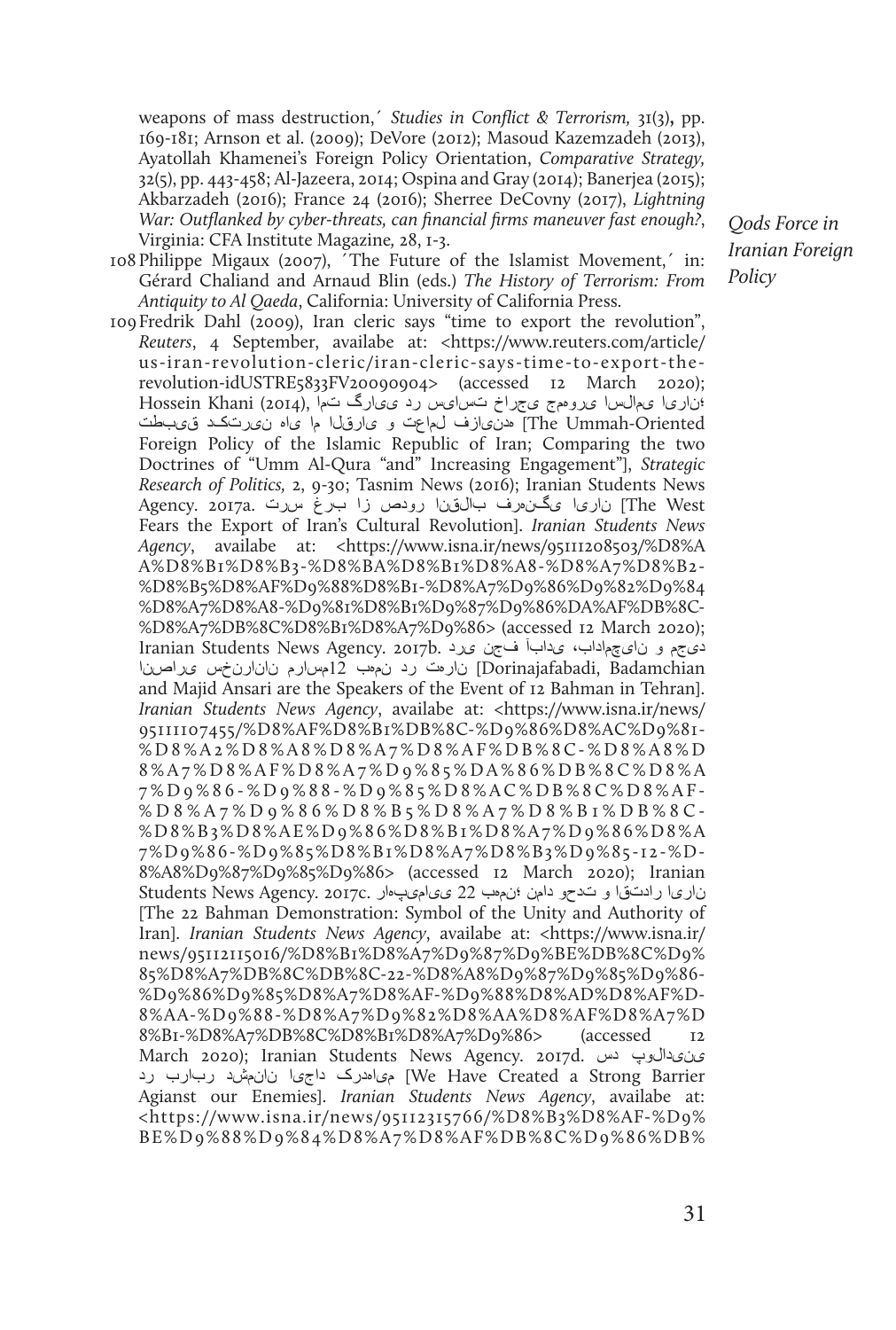*CEJISS 3/2020* 

8C-%D8%AF%D8%B1-%D8%A8%D8%B1%D8%A7%D8%A8%D8%B1- %D8%AF%D8%B4%D9%85%D9%86%D8%A7%D9%86- %D8%A7%DB%8C%D8%AC%D8%A7%D8%AF- %DA%A9%D8%B1%D8%AF%D9%87-%D8%A7%DB%8C%D9%85> (accessed 12 March 2020); Iranian Students News Agency. 2017e. یاههکبش یعامتجا رازبا گنج مرن نانمشد] Social Media is the Enemie´s Tool for Soft War]. *Iranian Students News Agency*, availabe at: <https://www. isna.ir/news/95111409768/%D8%B4%D8%A8%DA%A9%D9%87- %D9%87%D8%A7%DB%8C-%D8%A7%D8%AC%D8%AA%D9%85%D8 %A7%D8%B9%DB%8C-%D8%A7%D8%A8%D8%B2%D8%A7%D8%B1- %D8%AC%D9%86%DA%AF-%D9%86%D8%B1%D9%85-%D8%AF%D 8%B4%D9%85%D9%86%D8%A7%D9%86> (accessed 12 March 2020); ناریا یکشوم شیامزاً اب تفلاخم .Iranian Students News Agency. 2017f To Oppose Iran's Missile تس آمالسا ناهج ی عافد مینب تیوقت اب تفلاخم Tests, is to Oppose the Streanghtning of the Defense of the Islamic world]. *Iranian Students News Agency*, availabe at: <https://www.isna. ir/news/95112114772/%D9%85%D8%AE%D8%A7%D9%84%D9%81 %D8%AA-%D8%A8%D8%A7-%D8%A2%D8%B2%D9%85%D8%A7 %DB%8C%D8%B4-%D9%85%D9%88%D8%B4%DA%A9%DB%8C- %D8%A7%DB%8C%D8%B1%D8%A7%D9%86-%D9%85%D8 %AE%D8%A7%D9%84%D9%81%D8%AA-%D8%A8%D8%A7- %D8%AA%D9%82%D9%88%DB%8C%D8%AA- %D8%A8%D9%86%DB%8C%D9%87-%D8%AF%D9%81%D8%A7%D8%B-9%DB%8C-%D8%AC%D9%87%D8%A7%D9%86> (accessed 12 March 2020).

- اهنت ام :تفگ هاپس لک یمومع طباور لوئسم:زوین هاپس,(2017) News Sepah 110 دصرد دص یاضفاوه و ینیمز ،ییایرد ،یعافد یورین یاراد هک میتسه یروشک :Sepah News) .می هد رارق فده اهتس درود رد ار نامنان مش د می رداق مک میتس و ی موب The Sepah Public Relations Official Stated: We are the Only Country Which has a One Hundred Percent Native Defense Force, Marine, Ground Force and Aerospace Which Ables us to hit our Wnemies Far Away]. *Sepah News*.
- هاپس رد هیقف یلو هدنیامن ,(2017) Agency News Republic Islamic 111 The [تسا یناهج تالوحت رد دیدج تکرح رگزاغآ بالقنا رودص: سدق Representative of the Supreme Leader in the Qods Force: Export of the Revolution is the Beginning of a New Era in World Development], Islamic Republic News Agency, availe at: <https://www.irna.ir/news/824 24749/%D9%86%D9%85%D8%A7%DB%8C%D9%86%D8%AF%D9%87- %D9%88%D9%84%DB%8C-%D9%81%D9%82%DB%8C%D9%87- %D8%AF%D8%B1-%D8%B3%D9%BE%D8%A7%D9%87-%D9%82- %D8%AF%D8%B3-%D8%B5%D8%AF%D9%88%D8%B1-%D8%A7%D 9%86%D9%82%D9%84%D8%A7%D8%A8-%D8%A2%D8%BA%D8% A7%D8%B2%DA%AF%D8%B1-%D8%AD%D8%B1%D9%83%D8%AA- %D8%AC%D8%AF%DB%8C%D8%AF-%D8%AF%D8%B1> (accessed 30 August 2020).
- 112 Velayati, a physician, has served the IRI as its Minister of Health and Minister of Foreign Affairs. Since 1997, Velayati is a senior advisor to the supreme leader in matters of international affairs.
- 113 Iranian Students News Agency (2017a).

115 Kenneth Katzman (1993), ´The Pasdaran: institutionalization of

<sup>114</sup> Zarif (2014)